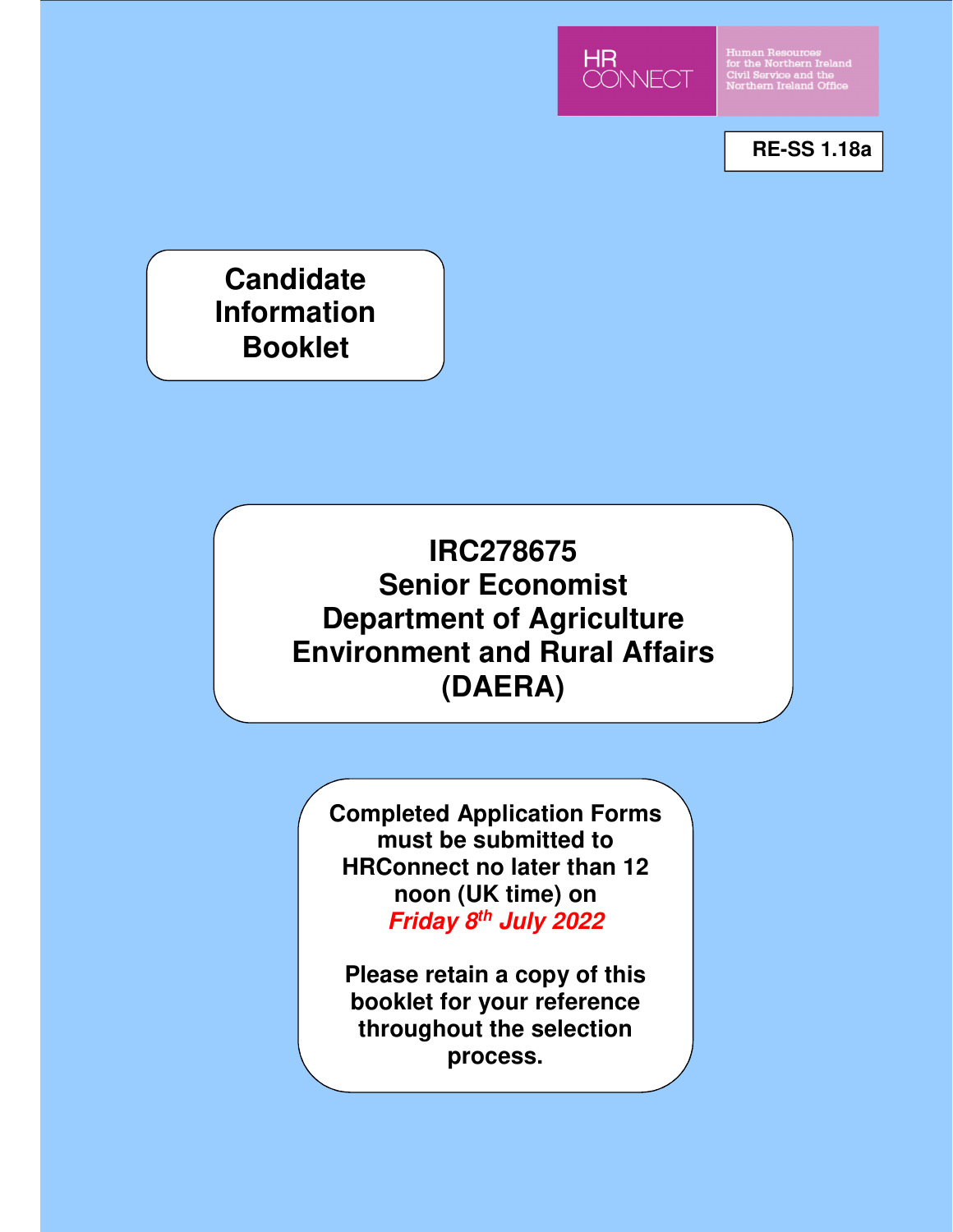## **Department of Agriculture, Environment Annex B 15 and Rural Affairs (DAERA)**

**Sustainability at the heart of a living, working, active landscape valued by everyone**

## **Communication between HRConnect and you**

HRConnect will issue electronically as many competition communications as possible, you should therefore check your email account, including junk mail folder, to make sure that you don't miss any important communications in relation to this competition. There may, however, still be a necessity to issue some correspondence by hard copy mail.

| <b>Contents</b>                |      |
|--------------------------------|------|
|                                | Page |
| <b>Background</b>              | 3    |
| <b>Key Responsibilities</b>    | 9    |
| <b>Terms and Conditions</b>    | 10   |
| <b>Eligibility Criteria</b>    | 12   |
| <b>Assessment Process</b>      | 15   |
| <b>Guidance for Applicants</b> | 18   |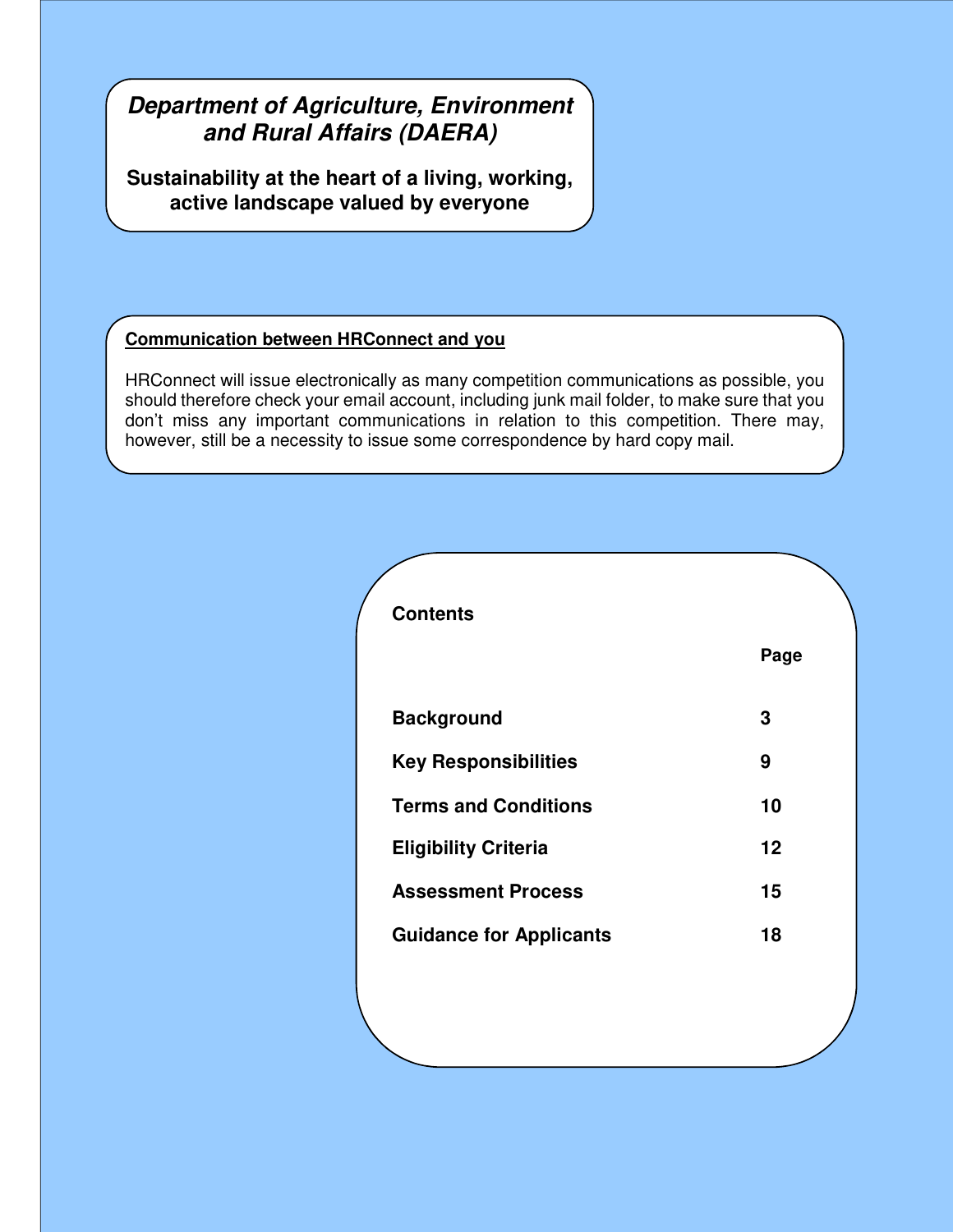## **BACKGROUND**

The Department of Agriculture, Environment and Rural Affairs employs some 3,000 people over 230 sites across NI, utilising some £579 million Resource and £95m Capital budget per annum. It owns almost 85,000 hectares of land and has operations right across all of our landscapes, including marine, watercourses, uplands and farming lands.

DAERA has responsibility for environment, food, farming, fisheries, forestry, rural development and sustainability policy. The Department supports: the development of thriving rural communities; the conservation and enhancement of the environment; the sustainable development of the agri-food industry, having regard for the needs of the consumers, the protection of human, animal and plant health and the welfare of animals; the development of the fisheries sector; and the development of our forested land.

Through the Northern Ireland Environment Agency (NIEA), the Department has responsibility for creating prosperity and wellbeing by environmental regulation. DAERA provides a Knowledge Advisory Service - a business development service for farmers and growers, and a veterinary service for administration of animal health and welfare. The Department's College of Agriculture, Food and Rural Enterprise (CAFRE) delivers training and further and higher education courses in the agri-food sector.

DAERA develops and implements agricultural, environmental, fisheries and rural development policy for Northern Ireland.

## **DAERA VISION AND STRATEGIC GOALS**

#### **Vision**

"Sustainability at the heart of a living, working, active landscape valued by everyone"

## **Strategic Outcomes**

- Sustainable agri-food, fisheries, forestry and industrial sector;
- A clean, healthy environment, benefiting people, nature and the economy;
- A thriving rural economy, contributing to prosperity and wellbeing; and
- A well-led, high performing organisation focused on outcomes.

## **DAERA Top Management Group comprises:-**

- $\triangleright$  Rural Affairs, Forest Service and Estate Transformation Group
- Central Services and Contingency Planning Group
- Veterinary Service Animal Health Group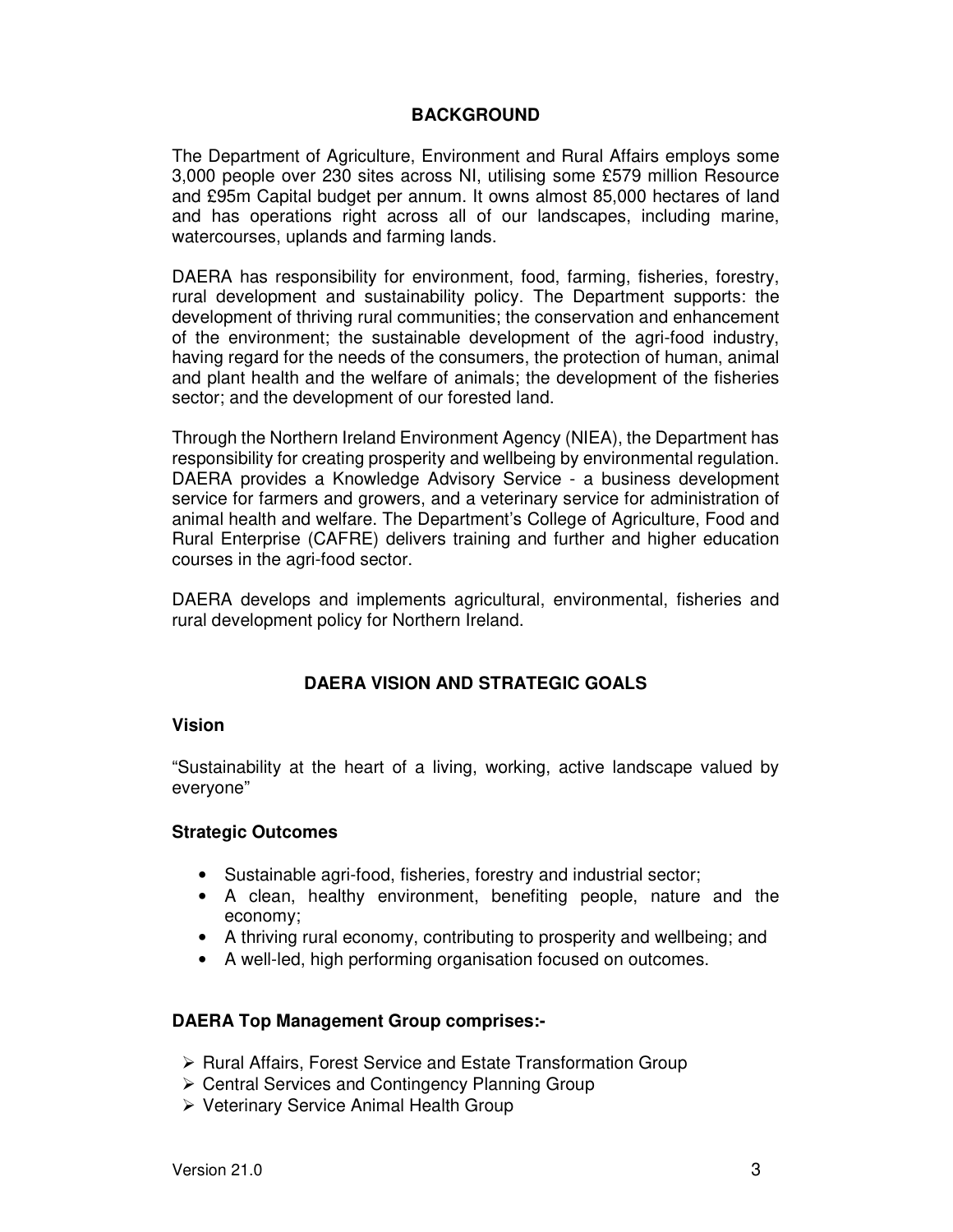- Environment Marine and Fisheries Group; and
- $\triangleright$  Food and Farming Group

## **DAERA has two Executive Agencies:**

- $\triangleright$  Northern Ireland Environment Agency (NIEA)
- Forest Service

The Department also sponsors a number of non-departmental public bodies (NDPBs) including the Agri-food and Biosciences Institute (AFBI).

The Permanent Secretary of DAERA is Katrina Godfrey.

## **FOOD AND FARMING GROUP**

Food and Farming Group (FFG) is responsible for the following high-profile DAERA wide programmes and initiatives:

- Development of Departmental policy and programmes to support a sustainable agri-food sector;
- Implementation of policy through inspection, enforcement, licensing, certification, advice and guidance relating to agriculture, horticulture, food and countryside management;
- Delivery of schemes and measures to support the agri-food sector;
- Development and implementation of DAERA policy on the skills and competence development of people wishing to enter or already working in the Northern Ireland agri-food industry and rural community; and
- Commissioning and management of the Department's science programme sponsorship of the Agri-Food and Biosciences Institute.

## **Policy, Economics and Statistics Division**

Policy, Economics and Statistics Division (PESD) is part of the Food and Farming Group. The Division collates, analyses and publishes a broad range of statistics covering agriculture, environment, rural communities, food, animal health, fisheries and forestry in Northern Ireland in line with legislative and stakeholder demands. It also provides economic analysis and advice, including strategic input to policy development, implementation and resource allocation across the Department, including through business case development and quality assurance. In addition, the Division provides a policy lead on agricultural trade, competition, State aid/subsidy control, immigration and on the Department's education and technology transfer agenda in support of the agrifood sector. The Division has a broader policy development role and acts as the Managing Authority for the NI Rural Development Programme, which includes a monitoring and evaluation responsibility.

The Division comprises of the following ten branches:

 $\triangleright$  Policy Development Branch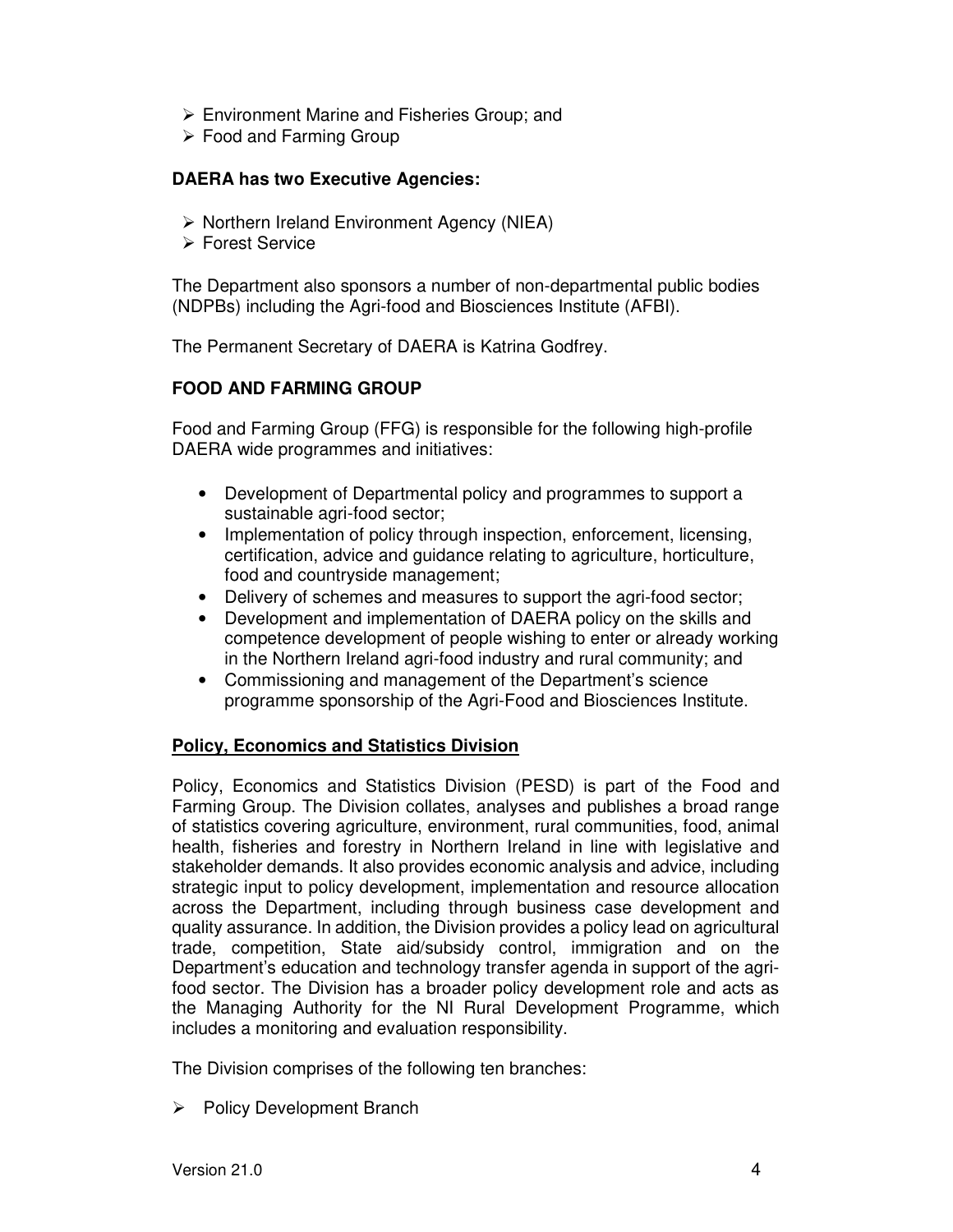- $\triangleright$  Resource Economics Branch
- $\triangleright$  Strategic Economic Advice Branch
- $\triangleright$  Economics and Evaluation Branch
- $\triangleright$  Statistics and Analytical Services Branch
- CAP Reform, Brexit and Trade Policy Branch
- $\triangleright$  Rural Development Programme Management Branch
- $\triangleright$  Brexit Analysis and State Aid Policy Branch
- **►** Future Partnerships Branch
- $\triangleright$  Monitoring and Evaluation Branch

Its primary aims are:

- (i) To deliver high quality, informative and accessible statistical output in line with legislative and other obligations to better inform the policy environment;
- (ii) To provide robust, timely and relevant economic policy advice and economic analysis that is easily understood by non-specialists;
- (iii) To advise on policy, programme and project appraisal and evaluation to improve the efficiency and effectiveness of programmes and policy areas;
- (iv) To undertake evidence-based policy development, impact analysis and review;
- (v) To provide a policy lead on international trade policy, immigration, competition/subsidy control and education (knowledge) policy as well as support the development of agricultural support policy;
- (vi) To manage the Northern Ireland Rural Development Programme; and
- (vii) To provide advice on State aid and subsidy control.

## **NORTHERN IRELAND ENVIRONMENT AGENCY**

The Northern Ireland Environment Agency (NIEA) is an Executive Agency within DAERA. It role is to:

- Promote both public awareness of environmental issues and actions to deal with them;
- Regulate adverse human impacts upon the environment;
- Work in partnership with others to protect the environment;
- Protect public health through regulation of drinking water quality
- Provide financial support to others to encourage action to protect the environment;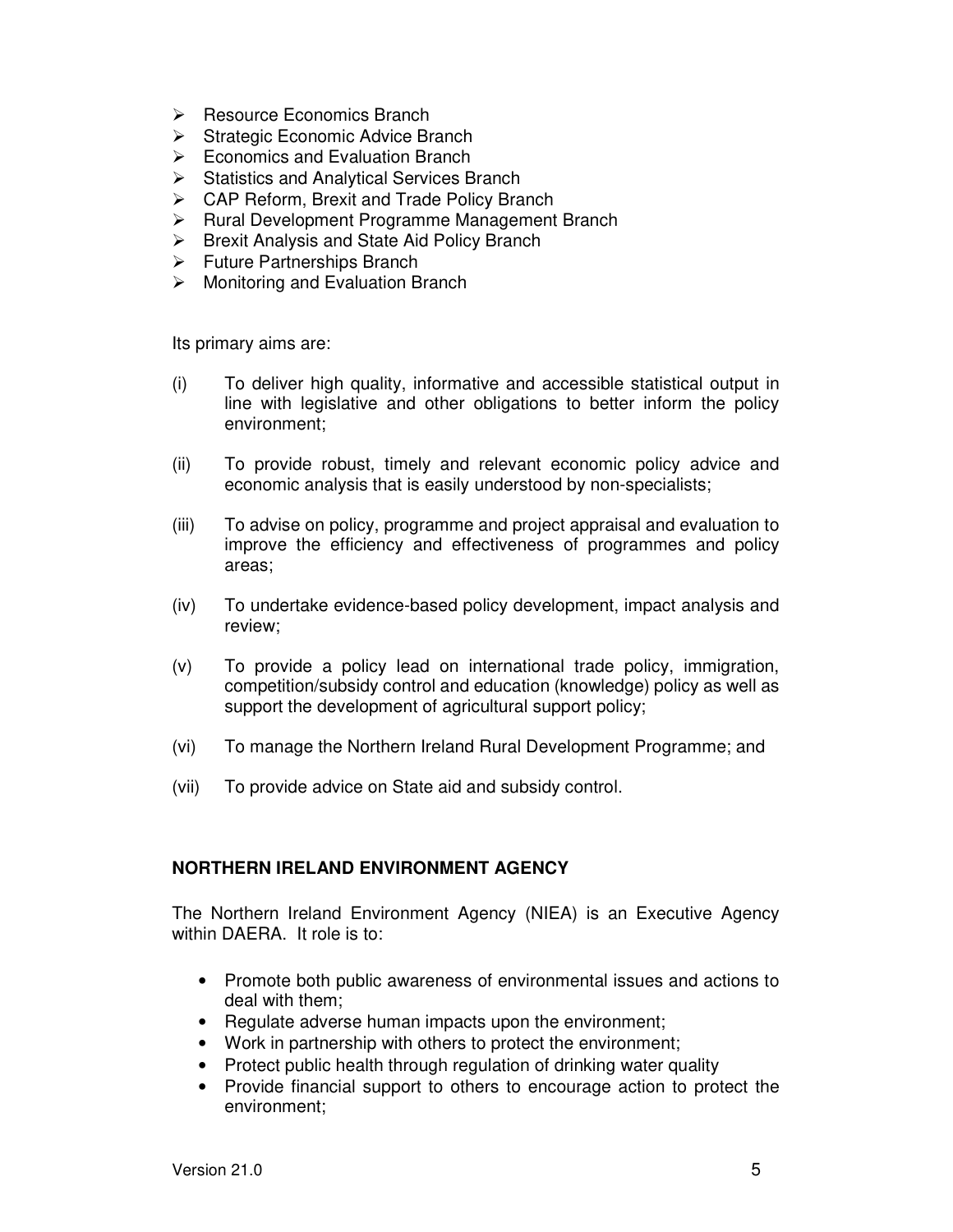- Manage our properties to promote public access to, and understanding of, the environment; and
- Advise Government and other key sectors on environmental issues.

Further information about NIEA can be obtained on the Internet at https://www.daera-ni.gov.uk/northern-ireland-environment-agency

## **Support to other DAERA business areas**

DAERA Economist staff may also be out-posted to other DAERA branches to assist with policy analyses.

## **Posts currently available**

It is envisaged that this competition will initially be used to fill a post at Senior Economist level in each of the following three work areas:

## **1. Economics and Evaluation Branch in Policy, Economics and Statistics Division of Food and Farming Group.**

The post-holder will join a team that is primarily involved in:

- Collection, analysis, publication and interpretation of data relating to agricultural markets and the performance of the Northern Ireland agricultural sector;
- The review and development of existing statistical systems and processes to ensure they remain in compliance with National Statistics requirements and are fit for purpose; and
- Provision of economic analysis, advice and briefing on the Northern Ireland agricultural sector to support policy development and implementation.

## **2. Brexit Analysis and State Aid Policy Branch in Policy, Economics and Statistics Division of Food and Farming Group.**

The post-holder will join a team that is primarily involved in:

- Provision of advice to the Department and its Arm's Length Bodies on State aid and Subsidy Control.
- Analysis and interpretation of statistics and qualitative information regarding the impact of the outworking's of Brexit on Northern Ireland's agri-food and fisheries sectors to support policy development and implementation; and
- Assessment of the economic impacts of policy proposals at farm, and/or sectoral, and/or regional levels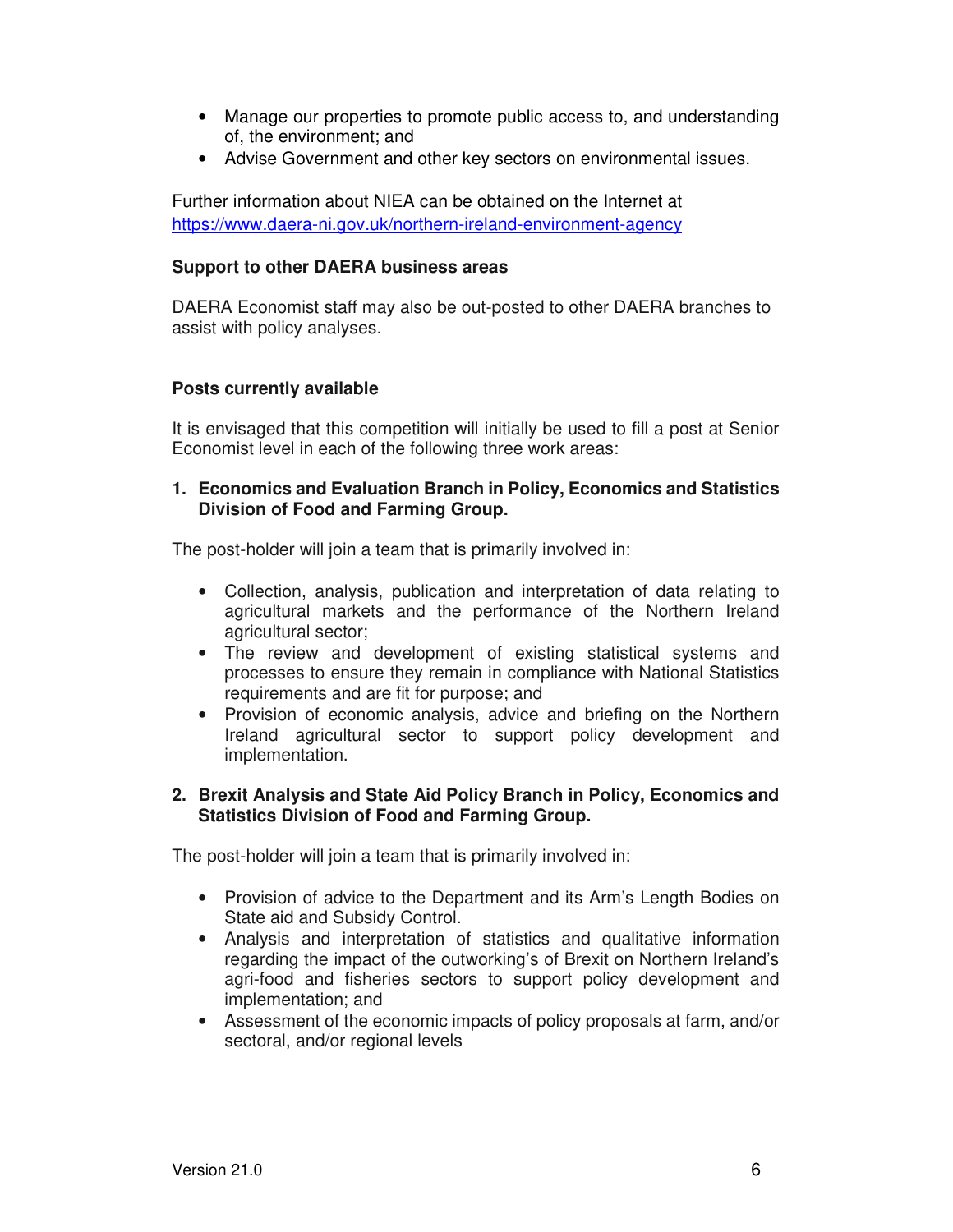## **3. Finance Branch in Strategic Planning and Change Division of Northern Ireland Environment Agency**

The post-holder will join a team that is primarily involved in:

- Economic analysis of environmental strategies, policies, programmes, schemes, and projects, including any proposed support measures or other government interventions
- Collaboration with relevant stakeholders to create comprehensive economic information on Northern Irelands environmental assets
- Communication of economic, statistical, and environmental information to both economists and non-economists.

## **LOCATION OF VACANT SENIOR ECONOMIST POSTS WITHIN POLICY ECONOMICS AND STATISTICS DIVISION OF FOOD AND FARMING GROUP**

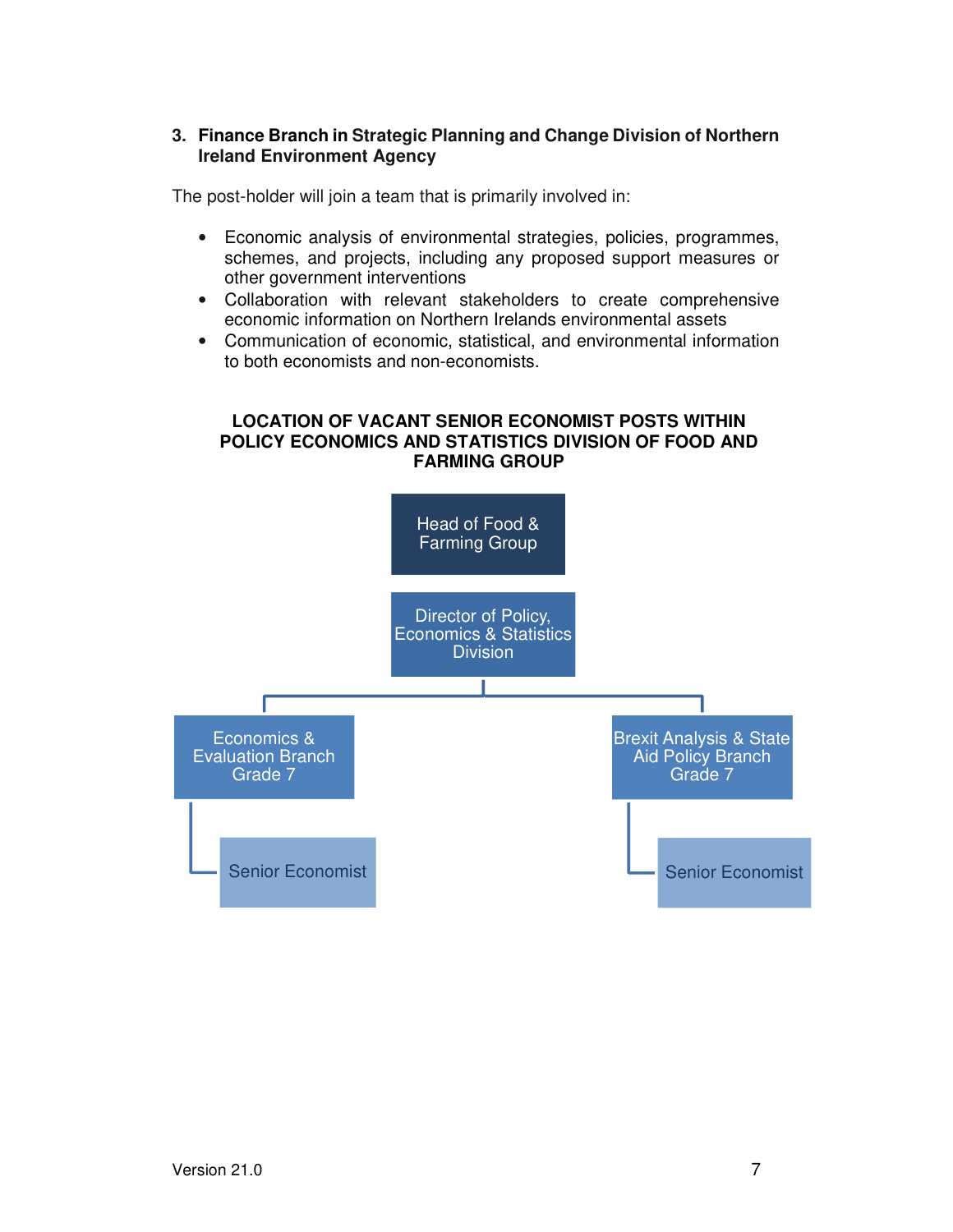## **LOCATION OF VACANT SENIOR ECONOMIST POST WITHIN STRATEGIC PLANNING AND CHANGE DIVISION OF NORTHERN IRELAND ENVIRONMENT AGENCY**

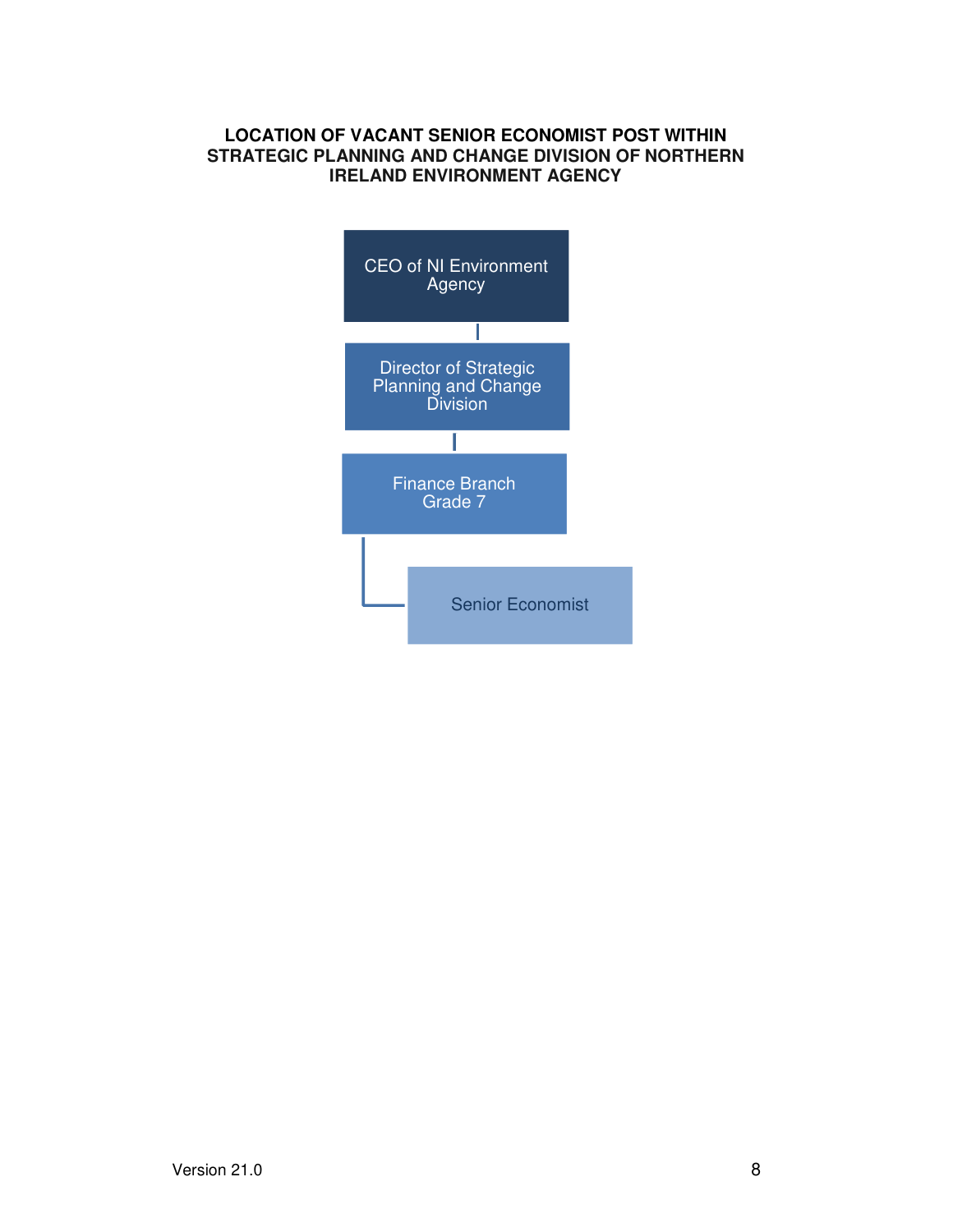## **KEY RESPONSIBILITIES**

The post holder will normally report to a Grade 7 DAERA Economist in Policy, Economics and Statistics Division, or to a line manager of equivalent grade in Northern Ireland Environment Agency (NIEA) or other DAERA business area.

A Senior Economist's role may entail any of the following:

- 1. Manage surveys and oversee the development of statistical publications, as required, and ensure that they meet the National Statistics standard;
- 2. Compile and interpret statistics on agri-food, fisheries, forestry, environmental and rural issues in Northern Ireland;
- 3. Carry out assessments of the economic impacts of policy proposals. Provide economic analysis, advice and briefing on agri-food, fishing, forestry, environmental and rural policy issues and options to help inform decision making across DAERA's business areas;
- 4. Complete, or provide advice to policy makers on how to complete, economic appraisals and post project evaluations of policies, programmes and projects to the standard outlined in the Northern Ireland Better Business Case guidance;
- 5. Quality assess economic appraisals or evaluations completed by others to establish if they meet the requirements of Better Business Case NI guidance, and provide advice on what, if any, improvements are required;
- 6. Design and deliver presentations relating to economic or statistical issues to non-economists. Draft economic articles for farming press and other publications as required;
- 7. Carry out assessments of the State aid and Subsidy Control implications of policy proposals. Provide analysis, advice and briefing on agri-food, fishing, forestry, environmental and rural policy issues and options to help inform decision making across DAERA's business areas;
- 8. Attend meetings in Northern Ireland and elsewhere in connection with the fulfilment of duties;
- 9. Manage the workloads, performance and competence development of support staff to ensure that high quality economic/statistical advice is provided to customers in a timely manner;
- 10. Any other duties associated with the grade.

**The above list is not exhaustive but gives a good indication of the main duties of the post. The emphasis on particular duties will vary over time according to business needs.**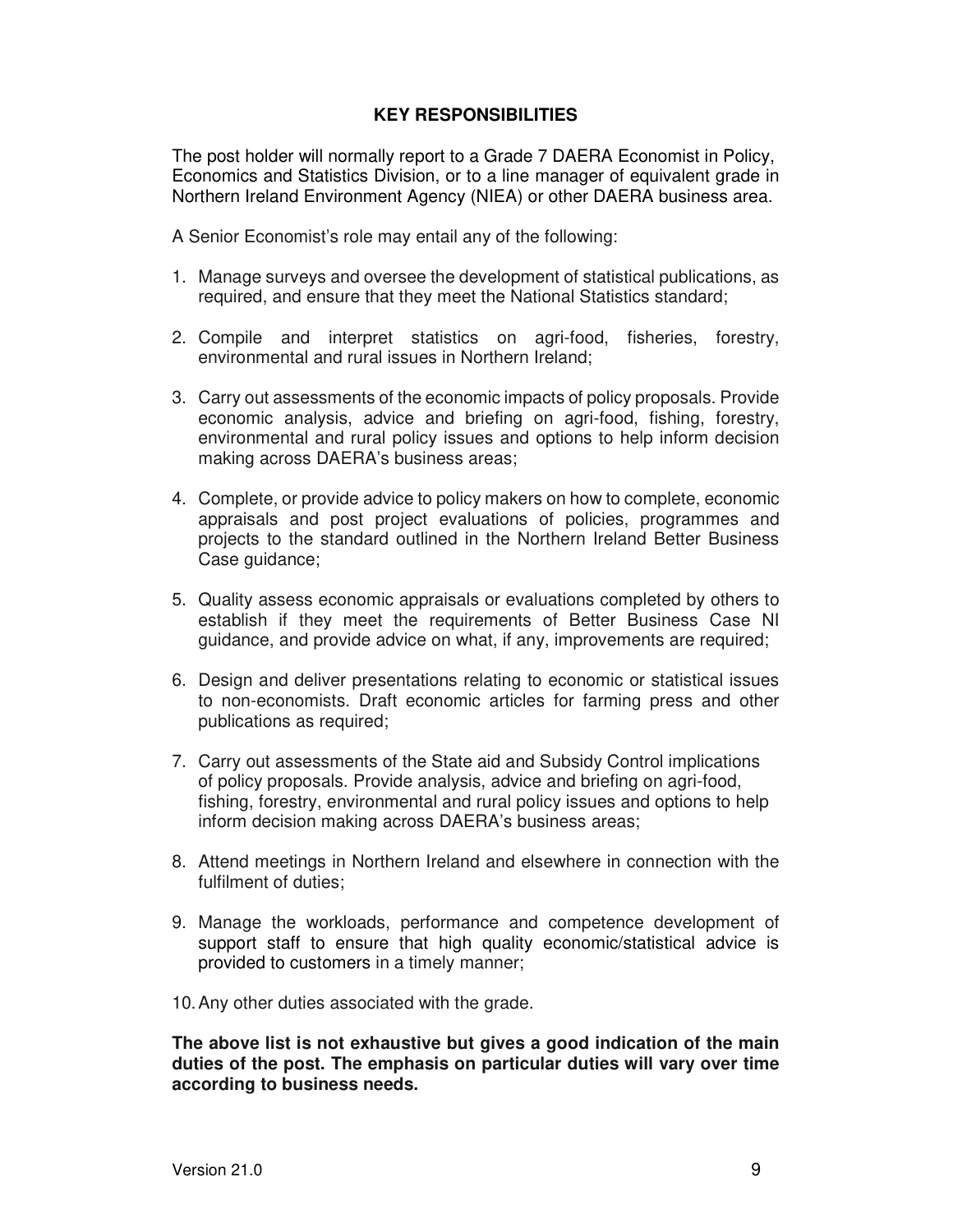## **TERMS AND CONDITIONS**

There are currently 3 permanent full time vacancies at the grade of Senior Economist in DAERA. Senior Economist is analogous to Deputy Principal in the NICS. All requests for alternative working patterns will be considered in line with NICS policy and business needs.

Successful candidates will be employees of DAERA.

Further appointments may be made from this competition should NICS positions become vacant which require the same eligibility criteria and have similar duties and responsibilities.

#### **Location**

The successful candidates will be based at either Dundonald House, Belfast or Klondyke Building, Belfast.

To build on our response to the Covid-19 pandemic and prepare for the future, a hybrid style of work which blends working at home (and remotely) with working in the office will be used in the context of the emerging 'NICS Hybrid Working Policy'.

#### **Salary**

Salary will be within the range £39,748 - £42,639 within which pay progression will be performance related.

Starting salary will be at the minimum of the scale. If the successful candidate is an existing civil servant, normal pay on promotion/re-grading arrangements will apply.

## **Pensions**

The NICS offers all employees an attractive pension package. Further details can be found on the Principal Civil Service Pensions Scheme (Northern Ireland) website at www.finance-ni.gov.uk/civilservicepensions-ni

## **Holidays**

In addition to public and privilege holidays, currently 12 days, the annual leave allowance will be 25 days, rising to 30 days after 5 years' service.

#### **Hours of Work**

The normal conditioned hours of work are full-time: 42 hours per week which includes a 1 hour meal break (37 hours net) Monday to Friday. Most offices work flexi-time.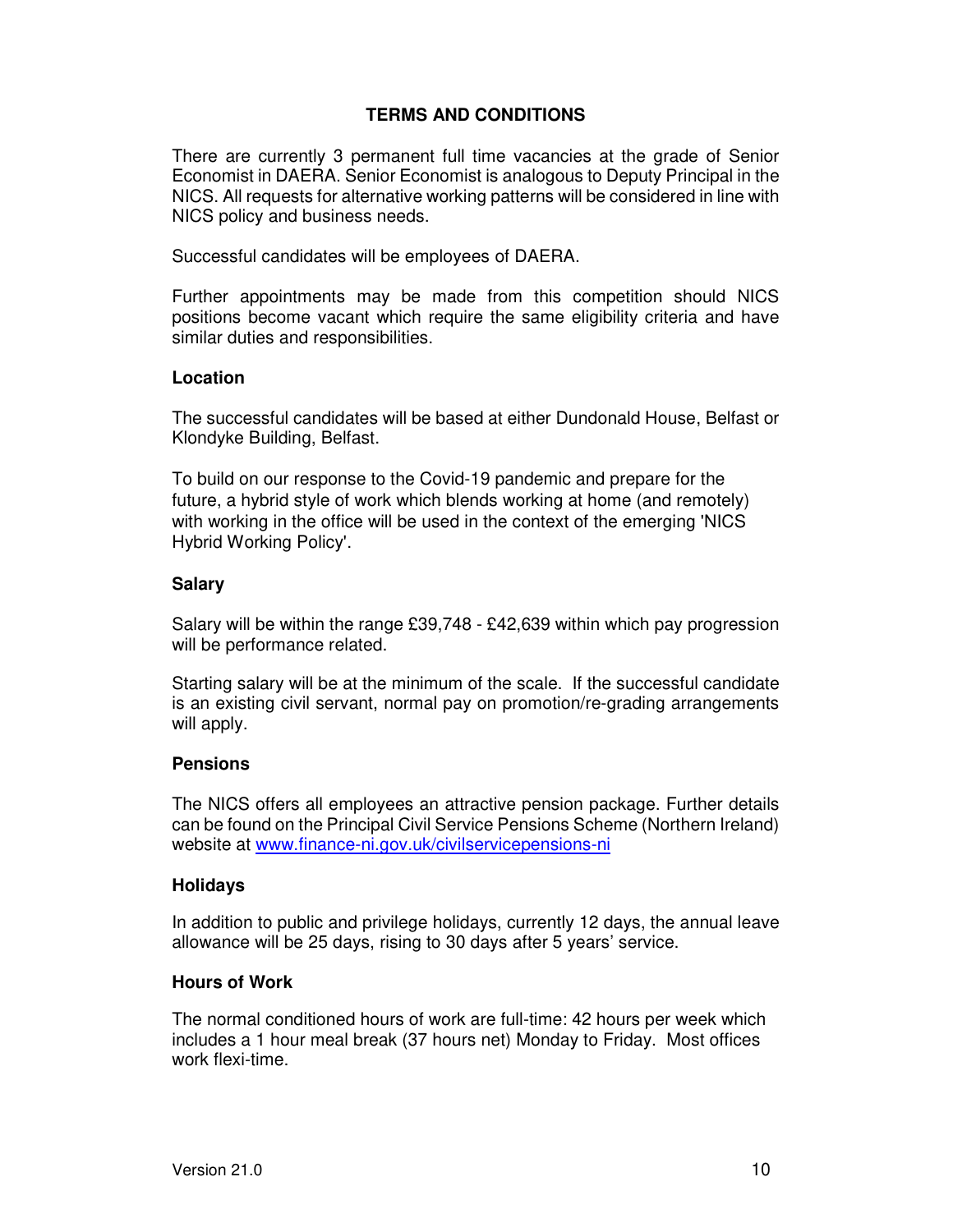## **Travel**

As the post may require some travel throughout Northern Ireland, candidates must have access to a form of transport which will enable them to fulfil the responsibilities of the post. On occasion, travel to Great Britain, Republic of Ireland and further afield may also be required.

## **Probation**

Confirmation of appointment will be dependent upon the satisfactory completion of a probationary period of 1 year. If performance, conduct or attendance during this period is not satisfactory the appointment may be terminated.

## **Career Development**

The NICS is committed to career development and offers attractive career prospects across a wide variety of roles and professions. Career development is an integral part of the performance management system. Personal Development Plans identify learning and development needs with a view to enhancing skills and capabilities. NI Civil Servants have access to a wide range of internal job opportunities, including secondments with external organisations and are encouraged and supported in proactively managing their career.

## **Conflict of Interest**

It is a basic requirement of all Civil Servants that their private activities should not bring them in to conflict with their official duties.

Conflict of Interest is not limited to the individual's own private, financial or other interests, as family, friends and associates may also have dealings which affect the Department's business directly or indirectly. Therefore to avoid any conflict or potential conflict and to demonstrate impartiality to the public at all times, an officer must not, without prior approval, engage in any activity which could be considered to be in conflict with official business.

As such, to protect employees and the Department from public criticism, it will be mandatory for the successful candidate to complete a Conflict of Interest declaration on appointment.

## **Further Information**

Applicants wishing to learn more about the post before deciding to apply may telephone Mark McLean on 028 905 24342 or email Mark.McLean@daera-nigov.uk

If you have any questions about the competition process, or require any documentation in an alternative format, you should contact HRConnect on 0800 1 300 330 or email: recruitment@hrconnect.nigov.net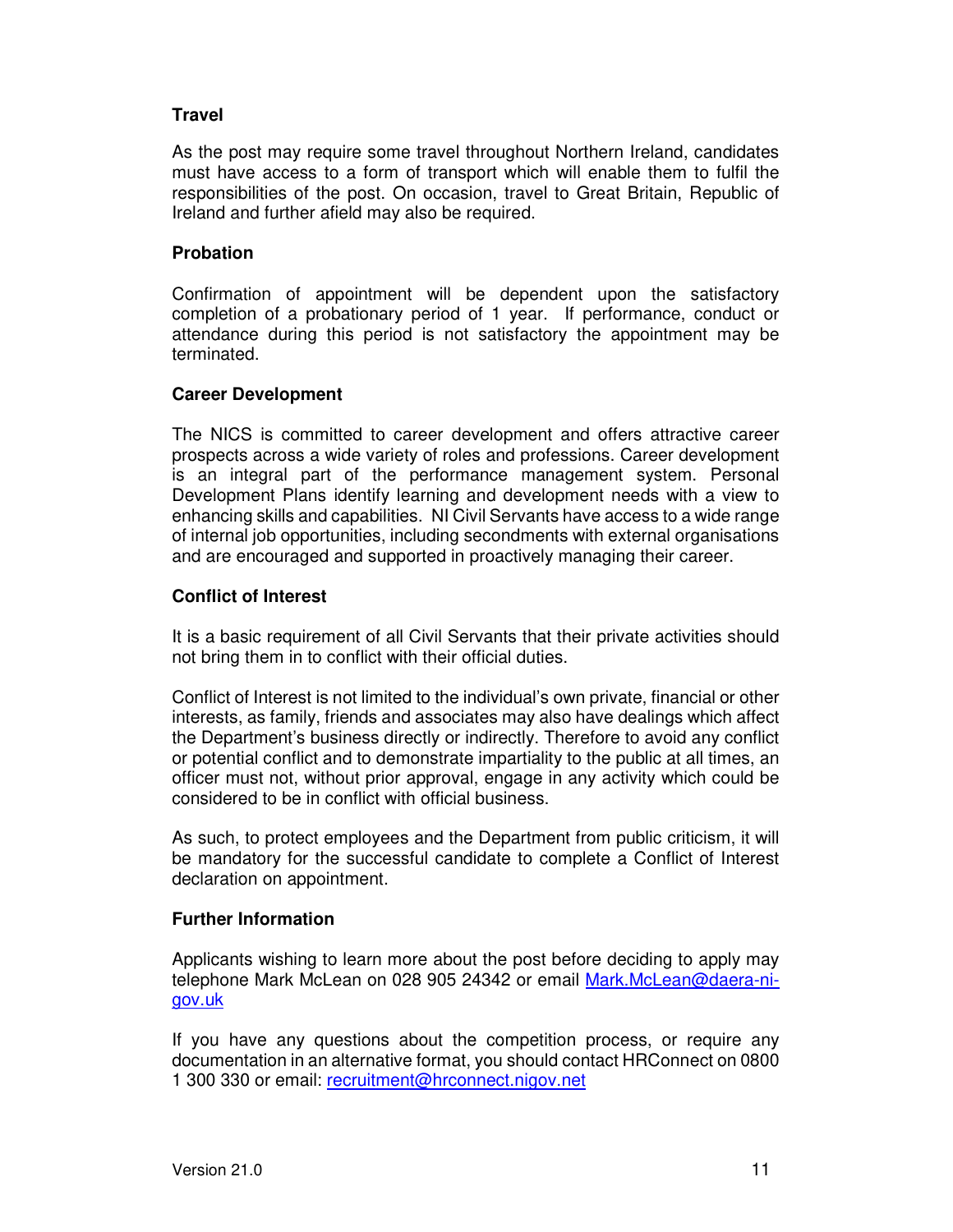## **ELIGIBILITY CRITERIA**

Applicants must, by the closing date for applications, have:

1) At least a 2:2 Honours degree or post-graduate degree in Economics, Agricultural Economics, Environmental Economics, or in a subject where the study of Economics is a major component\*.

**AND** 

2) At least 2 years' work experience gained within the last 10 years (postgraduation) in Economics and/or Agricultural Economics and/or Environmental Economics research or analysis. Please note that time spent on postgraduate studies will not be counted as work experience under this criterion. Also note that research or analysis which does not involve the application of economics (or where the application of economics is not clearly demonstrated on the application form) will not be counted as work experience under this criterion.

All applicants should list all modules studied during their degree.

**\*Major component' is defined as**: At least 30% of the course covers core economics modules such as Microeconomics, Macroeconomics, Agricultural Economics, Environmental Economics or Quantitative Methods modules.

All the modules studied during the degree (including those with no economics content) should be listed along with brief details of each in order to permit an assessment that the economics content adds up to at least 30% of the total number of modules studied.

Applications will also be considered from applicants with relevant formal qualifications considered by the selection panel to be of an equivalent or higher standard to those stated.

**Relevant** or **equivalent** qualifications: give the type of qualification and date awarded (the date awarded is the date on which you were notified of your result by the official awarding body). If you believe your qualification is equivalent to the one required, the onus is on you to provide the panel with details of modules studied etc so that a well-informed decision can be made. In addition, you must also state WHY you consider that the qualification should be accepted as equivalent.

You will be required to provide documentary evidence of your qualifications at interview. Please ensure you have this evidence readily available.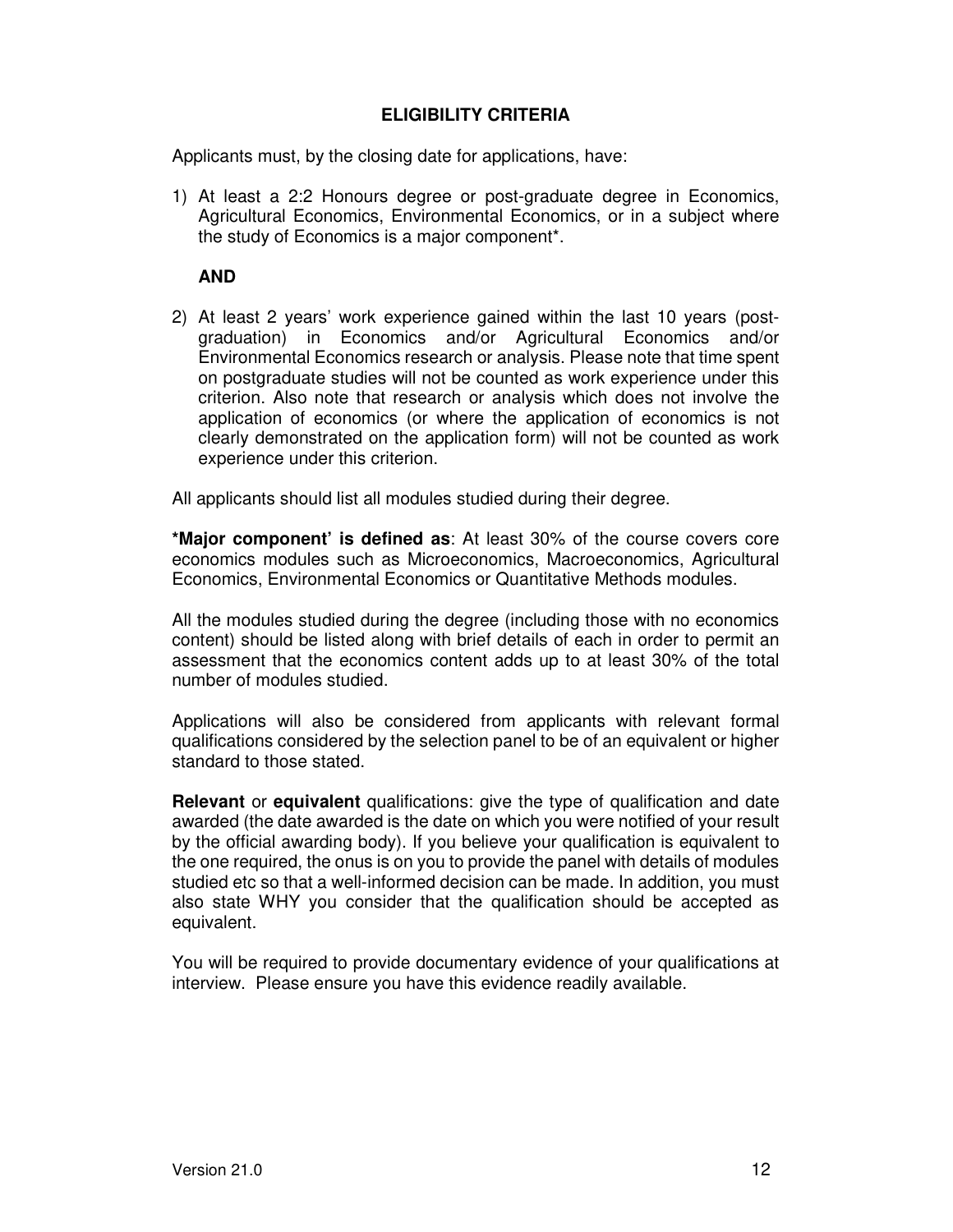## **SHORTLISTING CRITERIA**

In addition, applicants should be aware that, should it be necessary to shortlist candidates to go forward to interview, the panel will carry out an objective evaluation of the breadth and depth of information provided by candidates in response to eligibility criterion 2. This will be completed on a scored basis of the criteria and only the highest scoring applicants will proceed to interview.

#### **Guaranteed Interview Scheme**

As part of our commitment to the employment of disabled people, we operate a Guaranteed Interview Scheme (GIS). The GIS does not guarantee a job. However, its objective is to ensure disabled applicants, who meet the minimum essential eligibility criteria for the role they have applied for, are offered an interview. Further information on the GIS can be found at Information for Disabled Applicants

If you wish to apply under the GIS, you must declare this on your application form. Shortlisting criteria will not apply to GIS applicants.

If you do not wish to apply under the GIS, but do require us to make reasonable adjustments during the recruitment process, you should provide details on your application form. We will consider all requests for reasonable adjustments for any stage of this recruitment process. Details of any disability are only used for these purposes and do not form any part of the selection process.

If you have indicated on your application that you have a disability, are successful in the selection process and are being considered for appointment, you may be asked to outline any reasonable adjustments you consider necessary in order for you to take up an appointment. If you wish to discuss your disability requirements further, please contact HRConnect.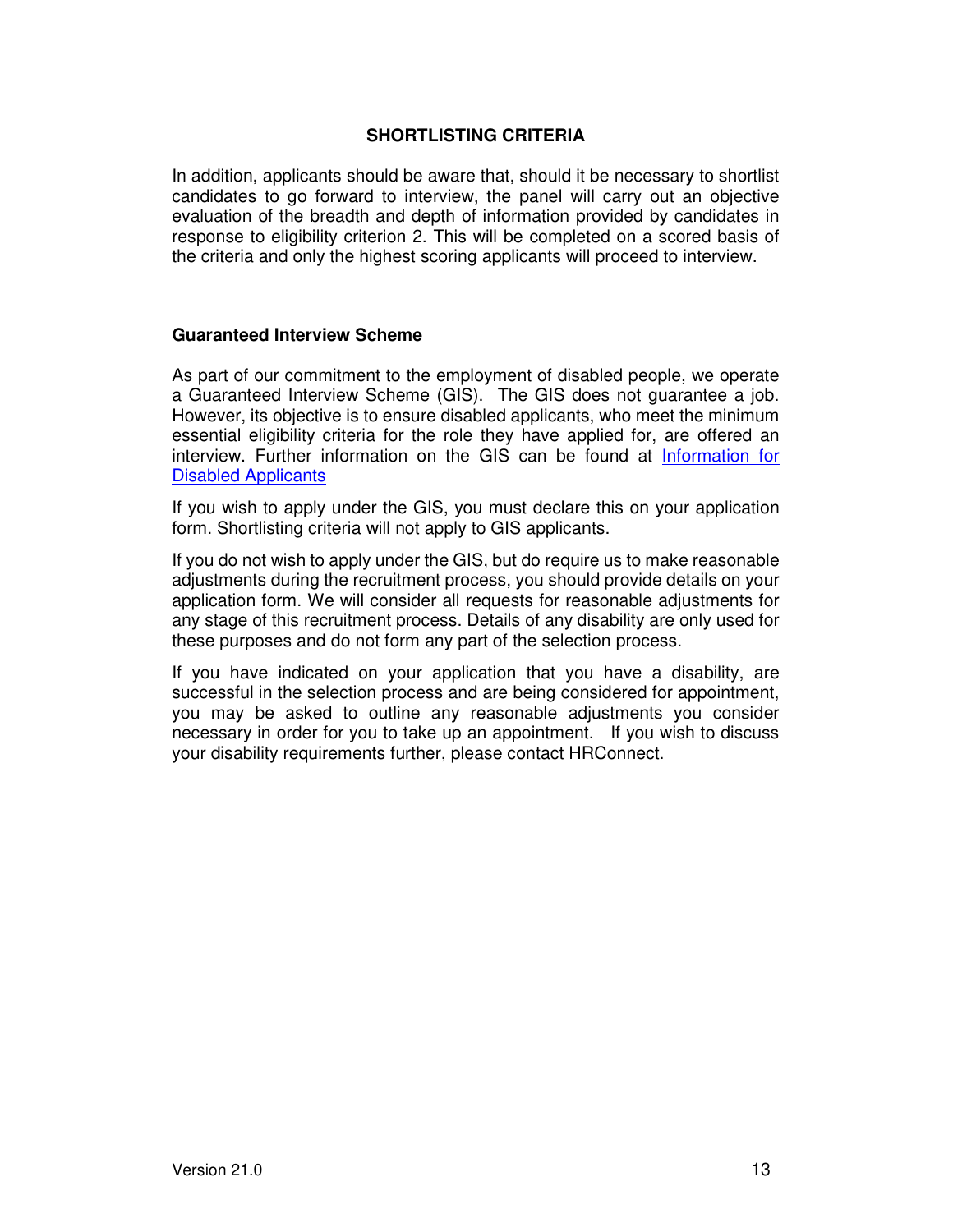**Please note:** 

- **You should ensure that you provide evidence of your experience in your application form, giving length of experience, examples and dates as required.**
- **It is not sufficient to simply list your duties and responsibilities.**
- **The selection panel will not make assumptions from the title of the applicant's post or the nature of the organisation as to the skills and experience gained.**
- **If you do not provide sufficient detail, including the appropriate dates needed to meet the eligibility criteria, the selection panel will reject your application.**
- **The examples you provide should be concise and relevant to the criteria. This is very important as the examples which you provide may be explored at interview and you may need to be prepared to talk about these in detail if you are invited to interview. It is your unique role the panel are interested in, not that of your team or division.**
- **State clearly your personal involvement in any experience you quote. State "I" statements e.g. I planned meetings, I managed a budget, I prepared a presentation. It is how you actually carried out a piece of work that the panel will be interested in.**
- **ONLY the details provided by you in your application form (the employment history and eligibility criteria) will be provided to the selection panel for the purpose of determining your eligibility for the post. Please do not include your name in the employment history or eligibility criteria sections.**
- **The NICS Competency framework can be accessed via www.nicsrecruitment.org.uk**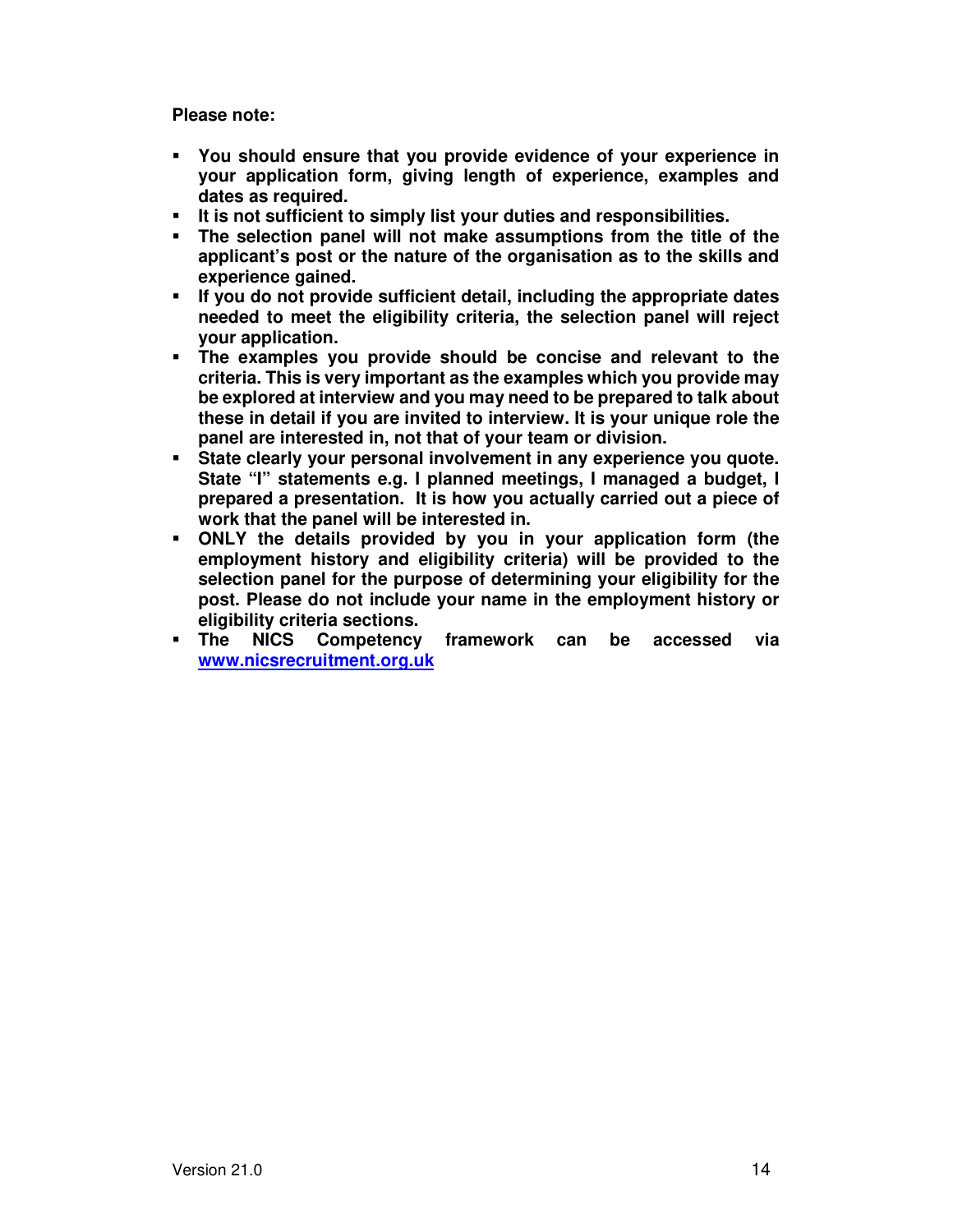## **ASSESSMENT PROCESS**

The selection process will include a presentation and a competence based interview.

#### **PRESENTATION**

As part of the interview candidates will be required to make a presentation relevant to the responsibilities of the post lasting no longer than 7 minutes, the title of which will be provided to candidates in the invitation to interview letter. The panel will also ask follow up questions after the presentation.

Candidates should fully prepare their presentation in advance of the interview and no preparation time will be provided on the day of interview. Candidates will be allowed to bring prepared speaking notes or cue cards to the interview for assistance only during the presentation part of the assessment. No other materials, visual aids (such as PowerPoint presentations) or handouts will be permitted.

The presentation will be used to assess the '**Seeing the Big Picture'** competence.

#### **Seeing the Big Picture**

Seeing the big picture is about having an in-depth understanding and knowledge of how your role fits with, and supports, organisational objectives and the wider public needs. For all staff, it is about focusing your contribution on the activities which will meet Departmental and Programme for Government goals and deliver the greatest value.

#### **Marks available: 30 Minimum Standard: 18**

## **COMPETENCE BASED INTERVIEW**

The selection panel will design questions to test the applicants' knowledge and experience in each of the following areas and award marks accordingly.

#### **1. Managing a Quality Service**

Effectiveness in this area is about being organised to deliver service objectives and striving to improve the quality of service, taking account of diverse customer needs and requirements. People who are effective plan, organise and manage their time and activities to deliver a high quality and efficient service, applying programme and project management approaches appropriately and effectively to support service delivery.

#### **Marks available: 20**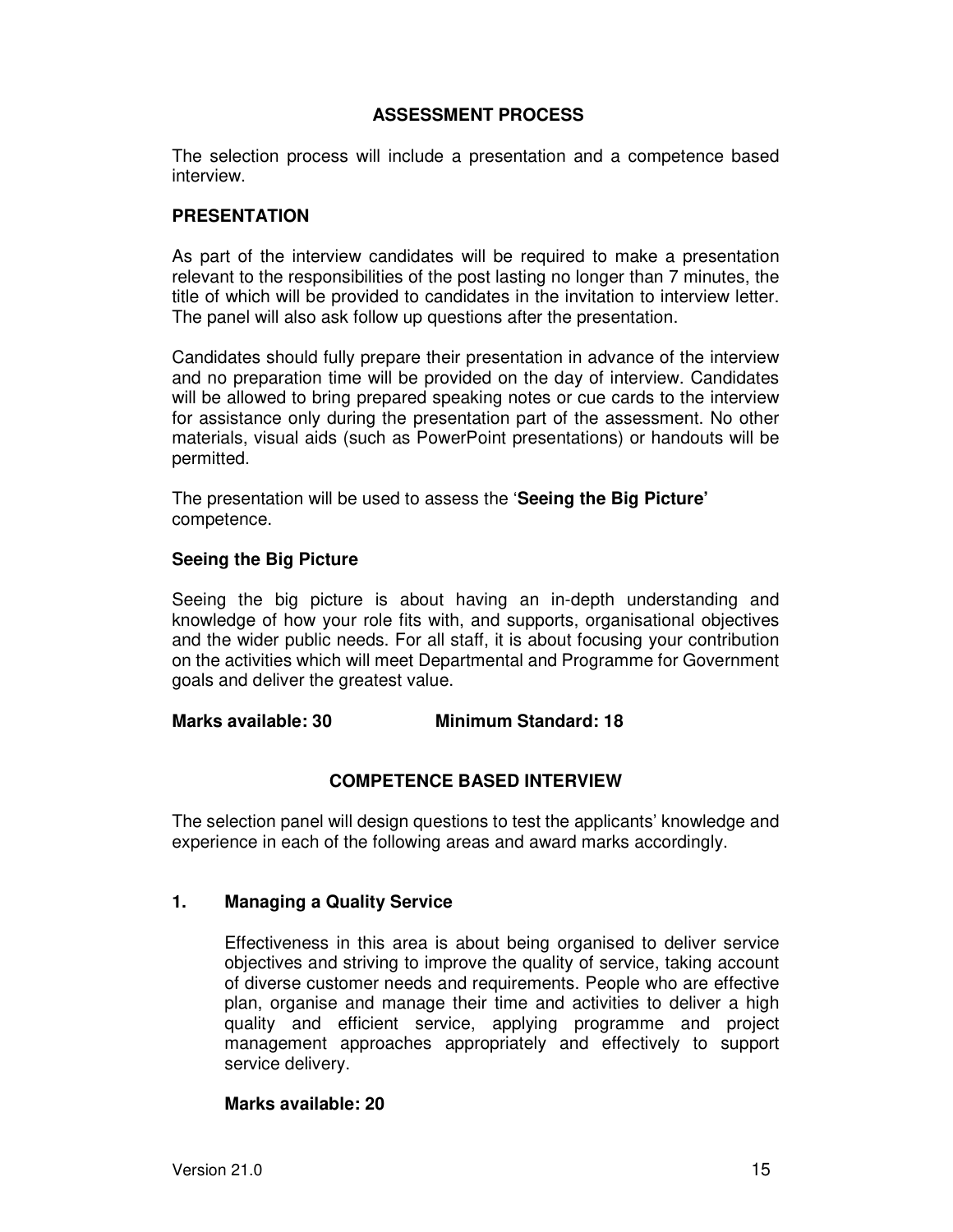## **2. Delivering Value for Money**

Delivering value for money involves the efficient, effective and economic use of taxpayers' money in the delivery of public services. For all staff, it means seeking out and implementing solutions which achieve a good mix of quality and effectiveness for the least outlay, thus reducing the risk of fraud and error. People who do this well base their decisions on evidenced information and follow agreed processes and policies, challenging these appropriately where they appear to prevent good value for money

#### **Marks available: 20**:

## **3. Making Effective Decisions**

Effectiveness in this area is about being objective, using sound judgement, evidence and knowledge to provide accurate, expert and professional advice. For all staff, it means showing clarity of thought, setting priorities, analysing and using evidence to evaluate options before arriving at well-reasoned, justifiable decisions.

## **Marks available: 25 Minimum standard 15**

## **4. Collaborating and Partnering**

People skilled in this area create and maintain positive, professional and trusting working relationships with a wide range of people within and outside the NICS, to help to achieve business objectives and goals. At all levels, it requires working collaboratively, sharing information and building supportive, responsive relationships with colleagues and stakeholders, whilst having the confidence to challenge assumptions.

## **Marks Available: 15**

## **5. Leading and Communicating**

At all levels, effectiveness in this area is about leading from the front and communicating with clarity, conviction and enthusiasm. It is about supporting principles of fairness of opportunity for all and a dedication to a diverse range of citizens.

#### **Marks available: 25**

**Total Marks Available: 135 Overall Pass Mark: 81**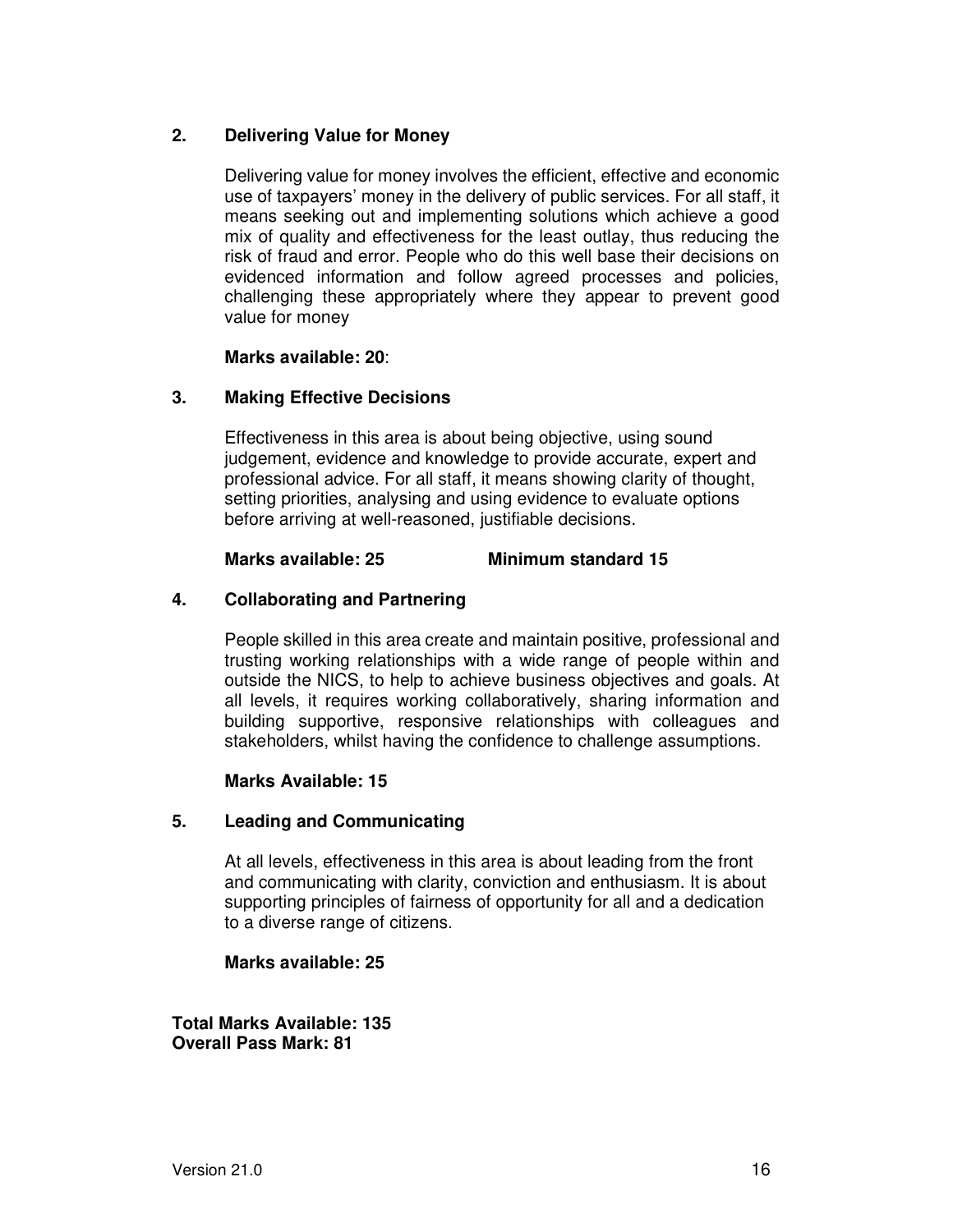## **INTERVIEWS**

It is intended that interviews for this post will take place via Webex, video conferencing during week commencing 8th August 2022.

## **NICS COMPETENCY FRAMEWORK**

The selection process will assess candidates against the NICS competency framework at level 3 (Senior Economist is analogous to Deputy Principal in the NICS)

The NICS competency framework sets out how all NICS employees should work. It puts the Civil Service values of integrity, honesty, objectivity and impartiality at the heart of everything they do, and it aligns to the three highlevel leadership behaviours that every civil servant needs to model as appropriate to their role and level of responsibility: Set Direction; Engage People and Deliver Results.

Competencies are the skills, knowledge and behaviours that lead to successful performance. The framework outlines ten competencies, which are grouped into three clusters. The competencies are intended to be discrete and cumulative, with each level building on the levels below i.e. a person demonstrating a competency at level 3 should be demonstrating levels 1 and 2 as a matter of course.

The Northern Ireland Civil Service competency framework can be accessed via www.nicsrecruitment.org.uk

**It is important that all candidates familiarise themselves with the competency framework as this forms the basis of selection process. Should you require assistance in accessing the competency framework please contact HRConnect.**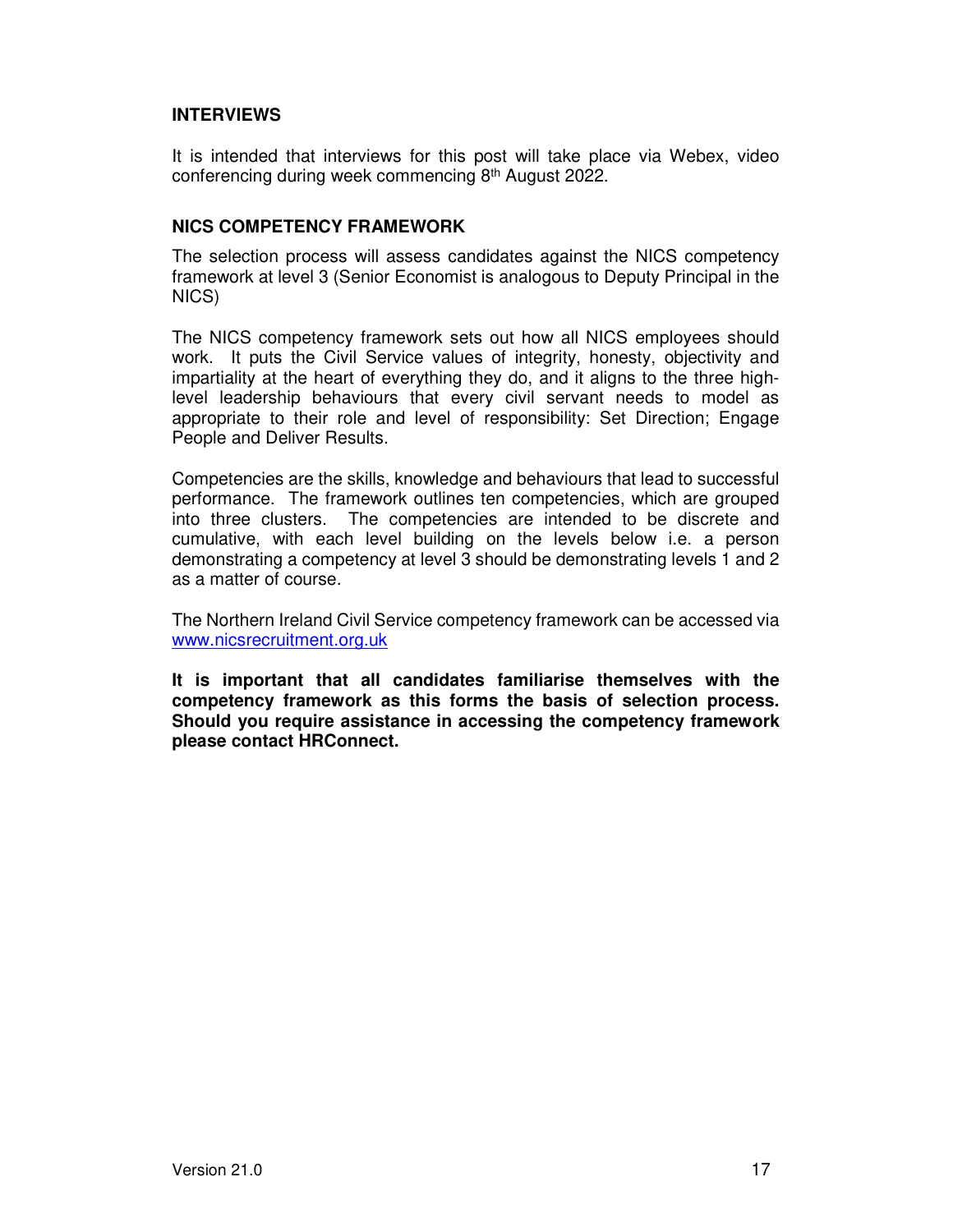## **GUIDANCE FOR APPLICANTS**

## **APPLICATION FORM**

You can apply online at www.nicsrecruitment.org.uk**.** 

Please refer to the Candidate Information Booklet before making your application and retain a copy for your reference. The application form is designed to ensure that applicants provide the necessary information to determine how they meet the competition requirements and the eligibility/shortlisting criteria. **All** parts of the application form **must** be completed by the applicant before this application can be considered. Failure to do so may result in disqualification.

#### **Please note:**

- We will not accept CVs, letters, additional pages or any other supplementary material in place of or in addition to completed application forms, unless it is specifically requested in the application form and candidate information booklet.
- All applications must be submitted by the advertised closing date and time.
- Information in support of your application will not be accepted after the closing date for receipt of applications.
- HRConnect will not examine applications until after the closing deadline.
- Do not use acronyms, complex technical detail etc. State for the reader who may not know your employer, your branch or your job.
- Only the employment history, eligibility and shortlisting sections will be made available to the panel.
- When completing the online application, your information is saved as you move through the pages. You may leave the application at any time, providing you have clicked on the 'Save & Continue' button. Once your application has been submitted the option to edit will no longer be available.
- The session timeout for the online application is 40 minutes, if you do not save or change page within this time you will automatically be logged out and any unsaved work will be lost.
- You must click SUBMIT once you have finished your online application. You will receive an acknowledgement email. Please contact HRConnect if you do not receive an acknowledgment email within 24 hrs.

#### **Help with making your application**

You can get advice or assistance with making an application from your local Jobs and Benefits Office - contact details are available on NIDirect: https://www.nidirect.gov.uk/contacts/jobs-and-benefits-offices

You can also get advice or assistance from local disability employment organisations. To find out more about local disability employment organisations contact Northern Ireland Union of Supported Employment (NIUSE), an umbrella group for individuals and organisations promoting opportunities for people with disabilities to access and maintain employment, email info@niuse.org.uk, tel. 0044 (0)28 71 377709, text phone 0044 (0) 28 71 372077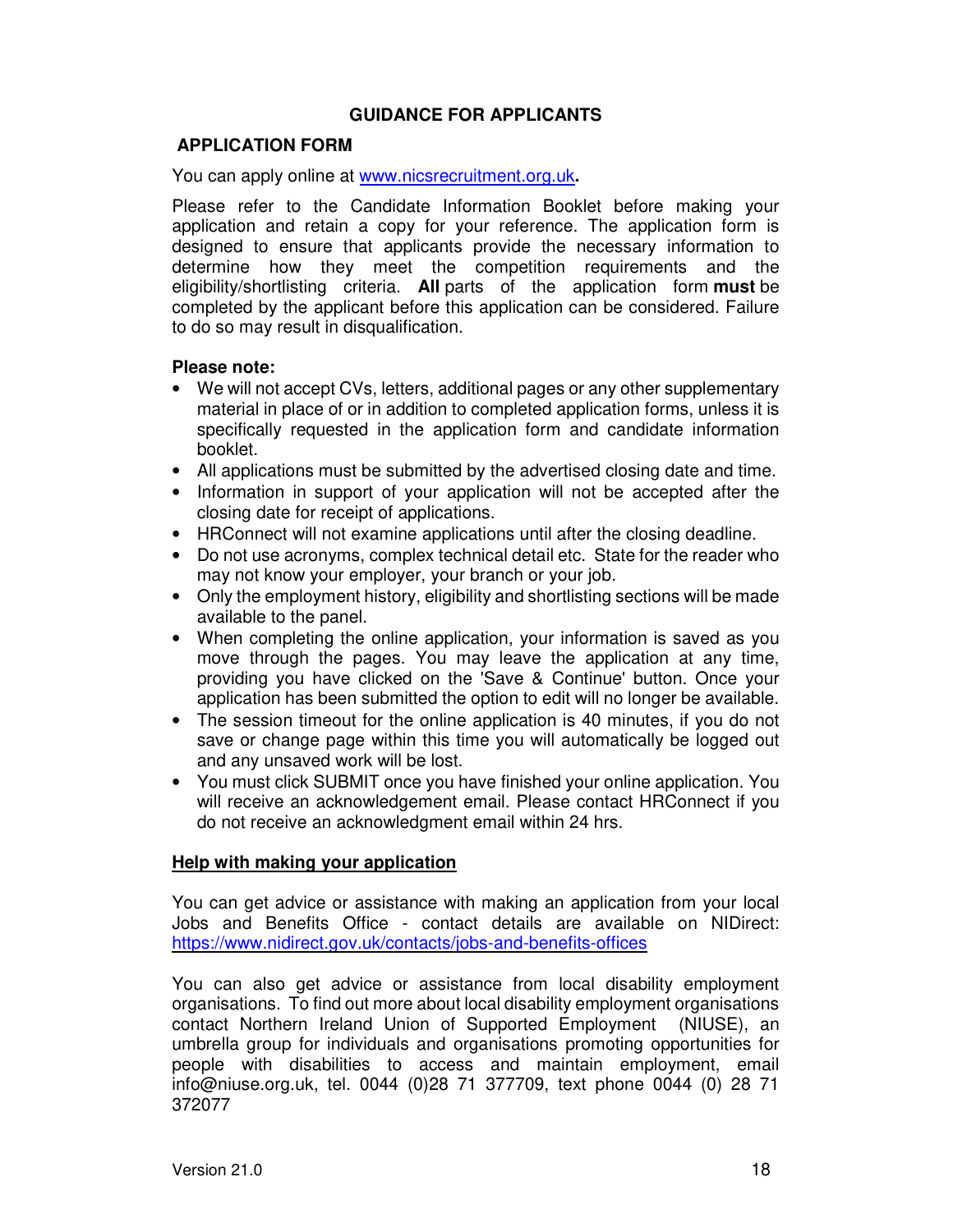## **GUIDANCE FOR APPLICANTS**

## **INTERVIEW PREPARATION**

## **If this is your first experience of a competence-based interview, bear in mind that it does not require you to:**

- Talk through previous jobs or appointments from start to finish;
- Provide generalised information as to your background and experience; or
- Provide information that is not specifically relevant to the competence the question is designed to test.

#### **A competence-based interview does however require you to:**

- Focus exclusively, in your responses, on your ability to fulfill the competences required for effective performance in the role; and
- Provide specific examples of your experience in relation to the required competence areas.

#### **In preparation for the interview you may wish to think about having a clear structure for each of your examples, such as:**

- Situation briefly outline the situation;
- Task what was your objective, what were you trying to achieve;
- Action what did you actually do, what was your unique contribution;
- Result what happened, what was the outcome, what did you learn.

The panel will ask you to provide specific examples from your past experience to demonstrate the range of behaviours associated with the competences being assessed. You should therefore come to the interview prepared to discuss in detail a range of examples which best illustrate your skills and abilities in each competence area. You may draw examples from any area of your work / life experiences.

For professional and technical posts, questions may be framed in the context of professional elements of the post.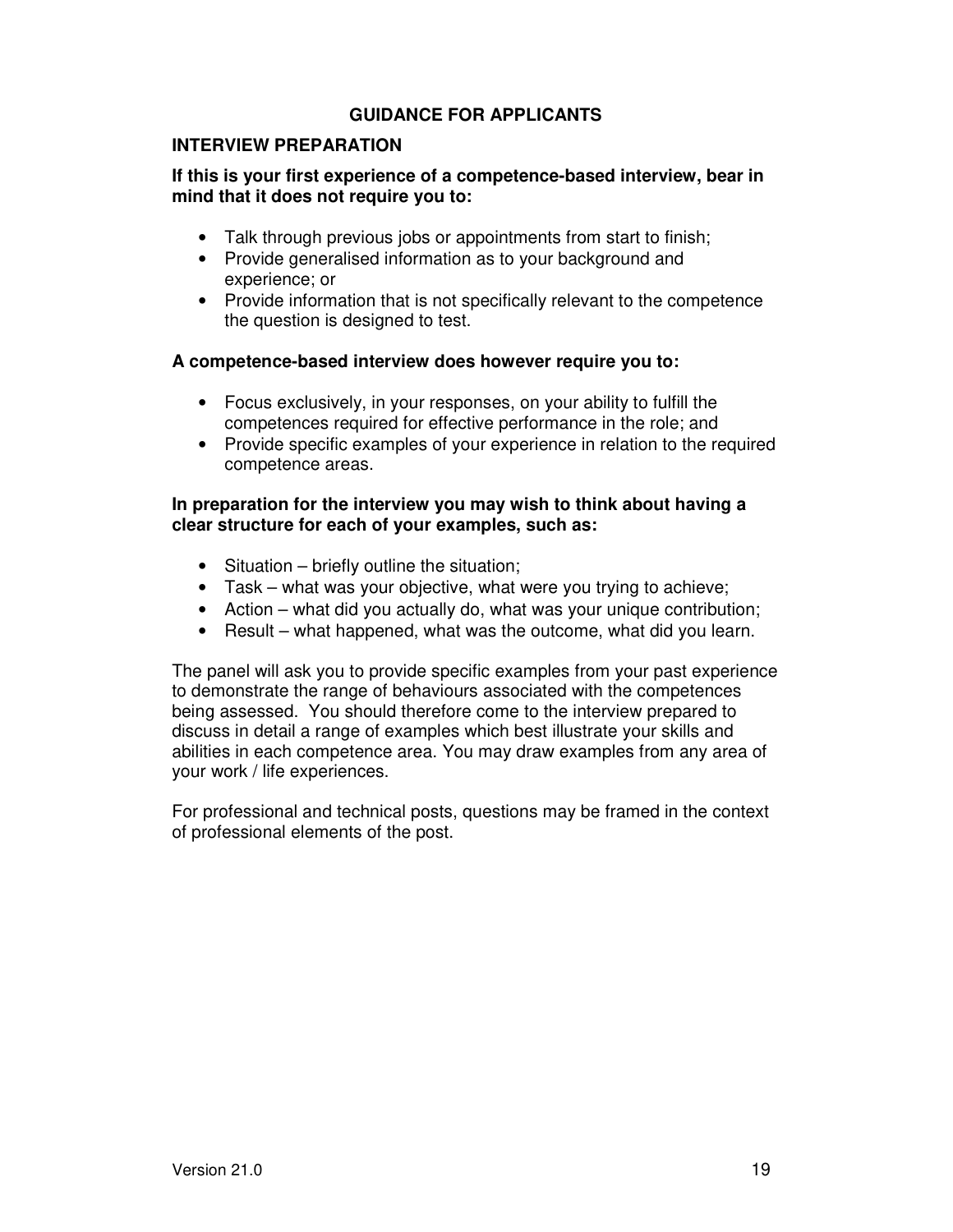## **GENERAL INFORMATION**

## **The Merit Principle**

In accordance with the Office of the Civil Service Commissioners' Recruitment Code, appointments to the NICS are made under the 'merit principle', where the best person for any given post is selected in fair and open competition.

Further information on the Civil Service Commissioners can be found at www.nicscommissioners.org.

#### **NICSHR Privacy Notice**

NICSHR are committed to protecting your privacy. HRConnect manage job applications on behalf of NICSHR, in line with the NICSHR privacy notice available via www.nicsrecruitment.org.uk

## **Offers of Employment**

Candidates will only receive one offer of appointment which, if not accepted, will generally result in withdrawal from the competition.

#### **Changes in personal circumstances and contact details**

Please ensure HRConnect are informed immediately of any changes in personal circumstances. It is important that HRConnect have up to date contact details.

## **Transgender Requirements**

Should you currently be going through a phase of transition in respect of gender and wish this to be taken into consideration, in confidence, to enable you to attend any part of the assessment process please contact HRConnect. Details of this will only be used for this purpose and do not form any part of the selection process.

## **Merit List**

**HRConnect will allocate a candidate (or candidates) to a vacancy (or vacancies) in the order listed.** It is presently intended that the merit list for this competition should remain extant for a period of one year. However you should be aware that circumstances may arise in the future where it will be necessary to extend the currency of the merit list for a further period. The merit list will only be extended where cogent practical reasons for doing so arise.

#### **Disability Requirements**

We will ask on the application form if you require any reasonable adjustments, due to disability, to enable you to attend any part of the assessment process. Details of any disability are only used for this purpose and do not form any part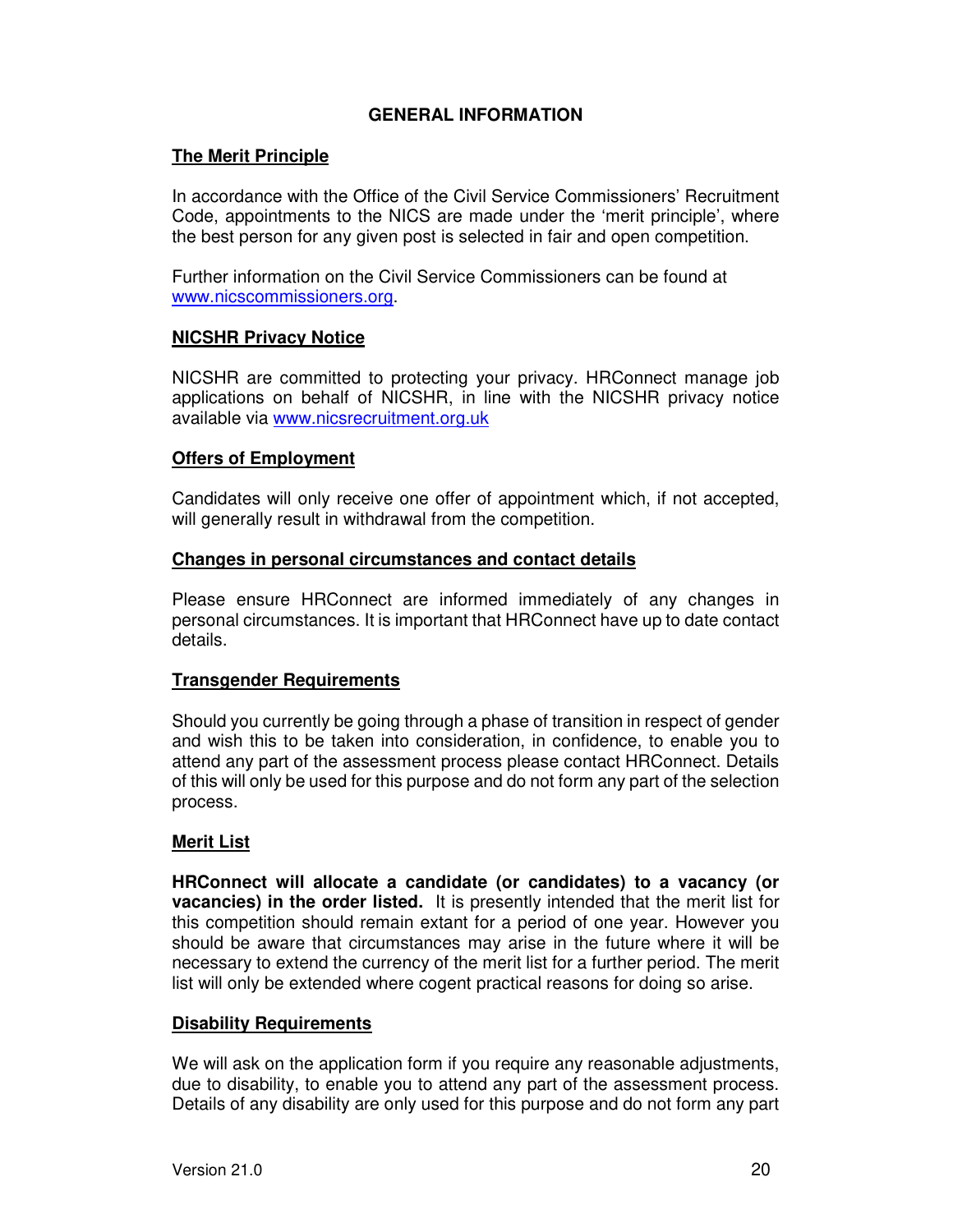of the selection process. If you have indicated on your application that you have a disability and are successful in the selection process and are being considered for appointment, you may be required to outline any adjustments you consider necessary in order for you to take up an appointment. If you wish to discuss your disability requirements further, please contact HRConnect.

## **Documentation**

Identification documents to satisfy the Nationality and Security requirements of the post will be required. Further details regarding acceptable documentation will be issued with an invitation to attend for assessment.

You should ensure that the required documents are readily available. Failure to provide the appropriate documentation when requested will result in your application being rejected.

## **Right to Work and Nationality Requirements**

HRConnect must ensure that you are legally entitled to work in the United Kingdom and satisfy the Nationality requirements for appointment to the NICS. Please note **ALL** applicants for external recruitment will be subject to a Nationality validation check.

Applicants must be either:

- (i) UK national; or
- (ii) National of a Commonwealth country; or
- (iii) National of the Republic of Ireland; or
- (iv) EEA nationals with settled status under the EU Settlement Scheme; or
- (v) Relevant EEA or Turkish nationals working in the Civil Service; or

(vi) Relevant EEA or Turkish nationals who have built up the right to work in the Civil Service; or

(vii) Certain family members of the relevant EEA & Turkish nationals

For candidates applying under categories  $iv - vii$  you are required to provide the following information in the Right to Work and Nationality Requirements response box in Part 1 of your application form. Failure to provide the requested information **WILL** result in your application being rejected.

Category iv – Please provide your 'Share code' in the 'Share code' field which will be used to validate your right to work in the UK. You can find further detail on obtaining your 'share code' here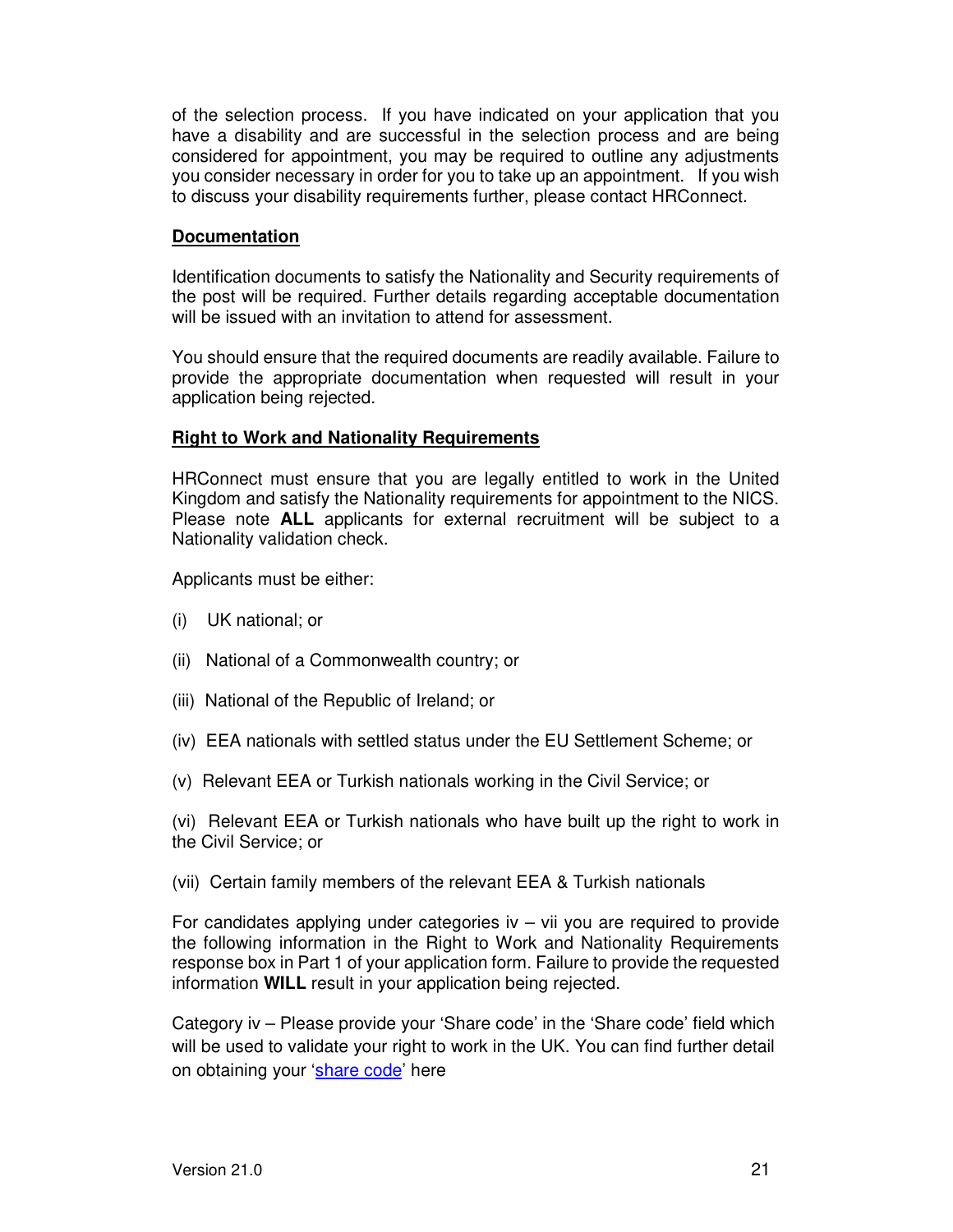Category v - Please provide your 'Share code' in the 'Share code' field which will be used to validate your right to work in the UK. You can find further detail on obtaining your 'share code' here. You are also required to provide your payroll number in the nationality response box to demonstrate that you are working in the Northern Ireland Civil Service;

Category vi - Please provide your 'Share code' in the 'Share code' field which will be used to validate your right to work in the UK. You can find further detail on obtaining your 'share code' here. Alternatively please provide confirmation in the nationality response box that you hold indefinite or limited leave to remain in the UK and that this was granted prior to 31st December 2020.

Category vii - Please provide your 'Share code' in the 'Share code' field which will be used to validate your right to work in the UK. You can find further detail on obtaining your 'share code' here. In addition, please provide evidence in the nationality response box to support your application for applying as a family member of a relevant EEA and Turkish nation. Further documentary evidence may be request from HRConnect to support this;

'Family member of the relevant EEA or Turkish nationals' means:

(i) That national's spouse\*; or

(ii) A direct descendant (child, grandchild etc.) of that national or his/her spouse who is under 21 years of age or is their dependent; or

(iii) A dependent relative in the ascending line (parent, grandparent etc.) of the EEA national or his/her spouse.

\*Note: 'Spouse' does not include a party to a marriage of convenience and in the case of EEA national vocational students family members are restricted to spouses and dependent children only

Where a candidate has a right to work status which has a time limitation, ongoing checks will be in place to ensure the right to work is maintained.

Further guidance on Nationality requirements is available via www.nicsrecruitment.org.uk.

## **Security**

1. Baseline Personnel Security Standard

For this post in the NICS the level of vetting is a Baseline Standard. For this check you will be required to provide the following:

a) Your passport OR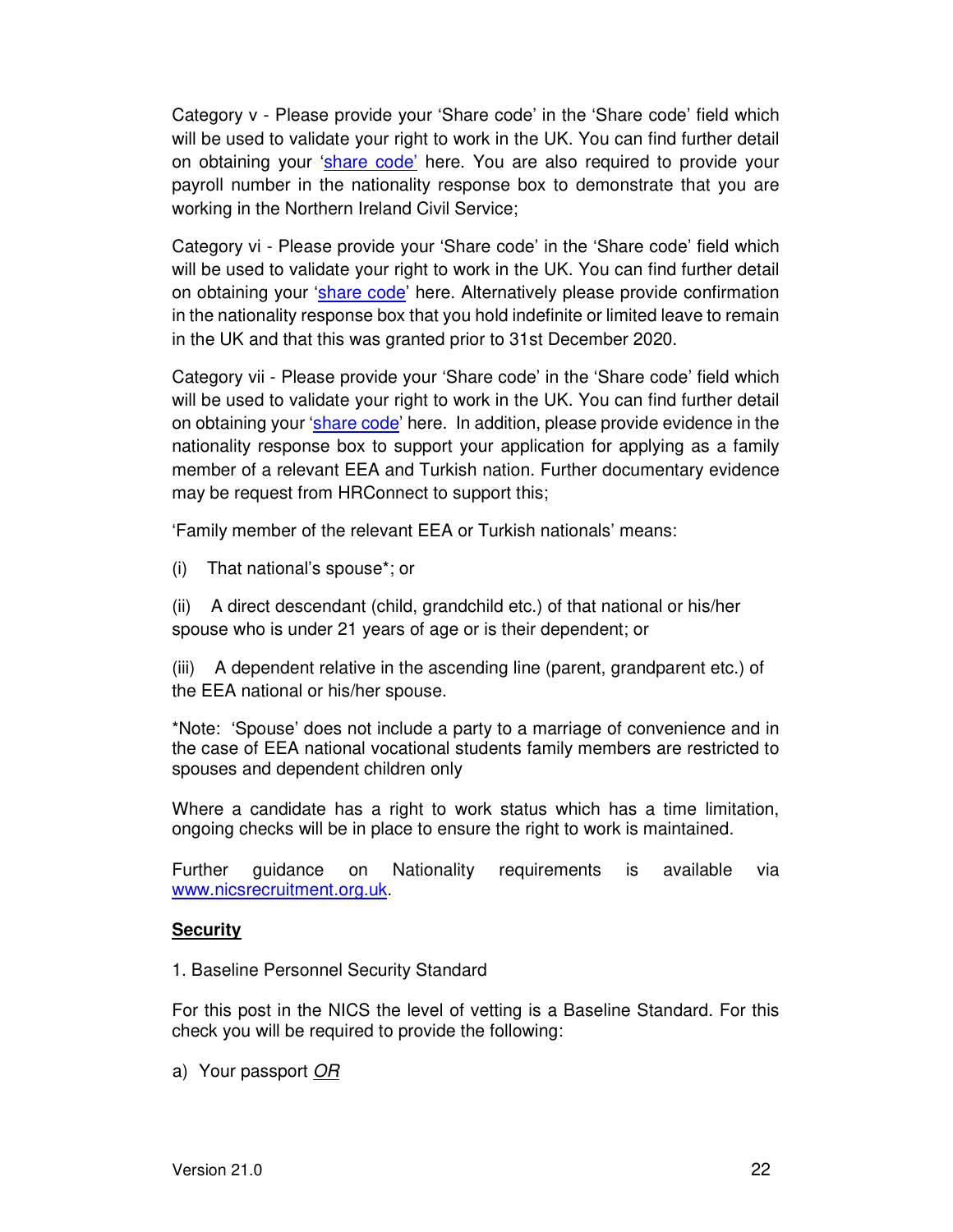- b) A document verifying your permanent National Insurance number (e.g. P45, P60 or National Insurance card) AND your birth certificate which includes the names of your parents (long version).
- c) A specimen signature at any assessment event and have this validated against passport, driving licence, application form etc.

Further information regarding the Baseline Personnel Security Standard, including other acceptable documents is available via www.gov.uk.

We will organise a Criminal Record Check on all applicants to be carried out by AccessNI. The category of AccessNI check required for this post is;

## **Basic Disclosure Certificate**

You should not put off applying for a post because you have a conviction. We deal with all criminal record information in a confidential manner, and information relating to convictions is destroyed after a decision is made. Further information regarding policy on the recruitment of ex-offenders and the vetting process is available at www.nicsrecruitment.org.uk in Recruitment Policy and Procedures manual.

Security Policy for AccessNI Disclosure Information is available at www.nicsrecruitment.org.uk under Useful Information.

The AccessNI code of practice can be accessed via www.nidirect.gov.uk/accessni

Those applicants who are being considered for appointment will be contacted by HRConnect, normally after interview/test, and will be asked to complete the AccessNI application form. Please note that a request to complete this form should not be seen as a guarantee of an offer of appointment.

Failure to complete the application form and return it within the specified time will be regarded as 'no longer interested in the position' and your application will be withdrawn.

Criminal Record information is subject to the provisions of the Rehabilitation of Offenders (NI) Order 1978.

## **Equal Opportunity Monitoring Form**

## **Please note the Equal Opportunities monitoring section of the application form is mandatory in order to submit an application.**

For guidance on completing the Monitoring Form and to read the NICS Equal Opportunities Policy Statement please refer to the DoF website www.financeni.gov.uk.